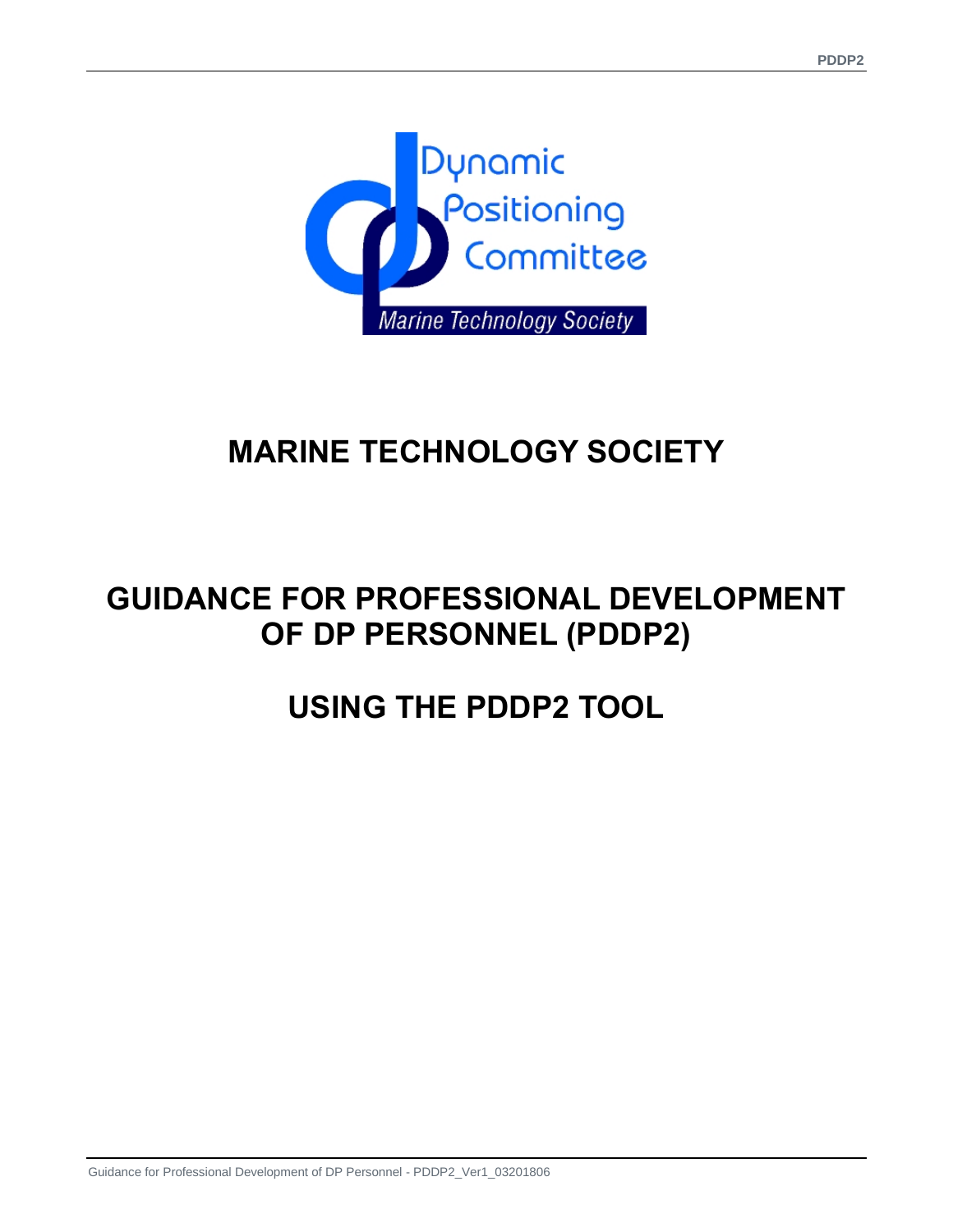# **CONTENTS**

| <b>SECTION</b><br><b>PAGE</b> |                                                                                   |     |  |  |  |
|-------------------------------|-----------------------------------------------------------------------------------|-----|--|--|--|
|                               |                                                                                   |     |  |  |  |
| $\mathbf 1$                   |                                                                                   |     |  |  |  |
| 1.1                           |                                                                                   |     |  |  |  |
| 1.2                           |                                                                                   |     |  |  |  |
| 1.3                           |                                                                                   |     |  |  |  |
| $\overline{2}$                |                                                                                   |     |  |  |  |
| 2.1                           |                                                                                   |     |  |  |  |
| 2.2                           |                                                                                   |     |  |  |  |
| 2.3                           |                                                                                   |     |  |  |  |
| 2.4                           |                                                                                   |     |  |  |  |
| 2.5                           |                                                                                   |     |  |  |  |
| 2.6<br>2.7                    |                                                                                   |     |  |  |  |
| 2.8                           |                                                                                   |     |  |  |  |
| 2.9                           |                                                                                   |     |  |  |  |
| 2.10                          |                                                                                   |     |  |  |  |
| 2.11                          |                                                                                   |     |  |  |  |
| 3                             |                                                                                   |     |  |  |  |
| 3.1                           |                                                                                   |     |  |  |  |
| 3.2                           |                                                                                   |     |  |  |  |
| 3.3                           |                                                                                   |     |  |  |  |
| 3.4                           |                                                                                   |     |  |  |  |
| 3.5                           |                                                                                   |     |  |  |  |
| 3.6                           |                                                                                   |     |  |  |  |
| 3.7<br>3.8                    | PHASE 3 - WRAP UP ENGAGEMENT WITH OPERATIONS MANAGEMENT TEAM AND INDIVIDUALS FROM |     |  |  |  |
|                               |                                                                                   |     |  |  |  |
| 3.9                           |                                                                                   |     |  |  |  |
|                               |                                                                                   |     |  |  |  |
|                               | <b>APPENDIX A</b>                                                                 | .22 |  |  |  |
|                               |                                                                                   |     |  |  |  |

### **FIGURES**

| Figure 1-1 |  |
|------------|--|
| Figure 2-1 |  |
| Figure 2-2 |  |
|            |  |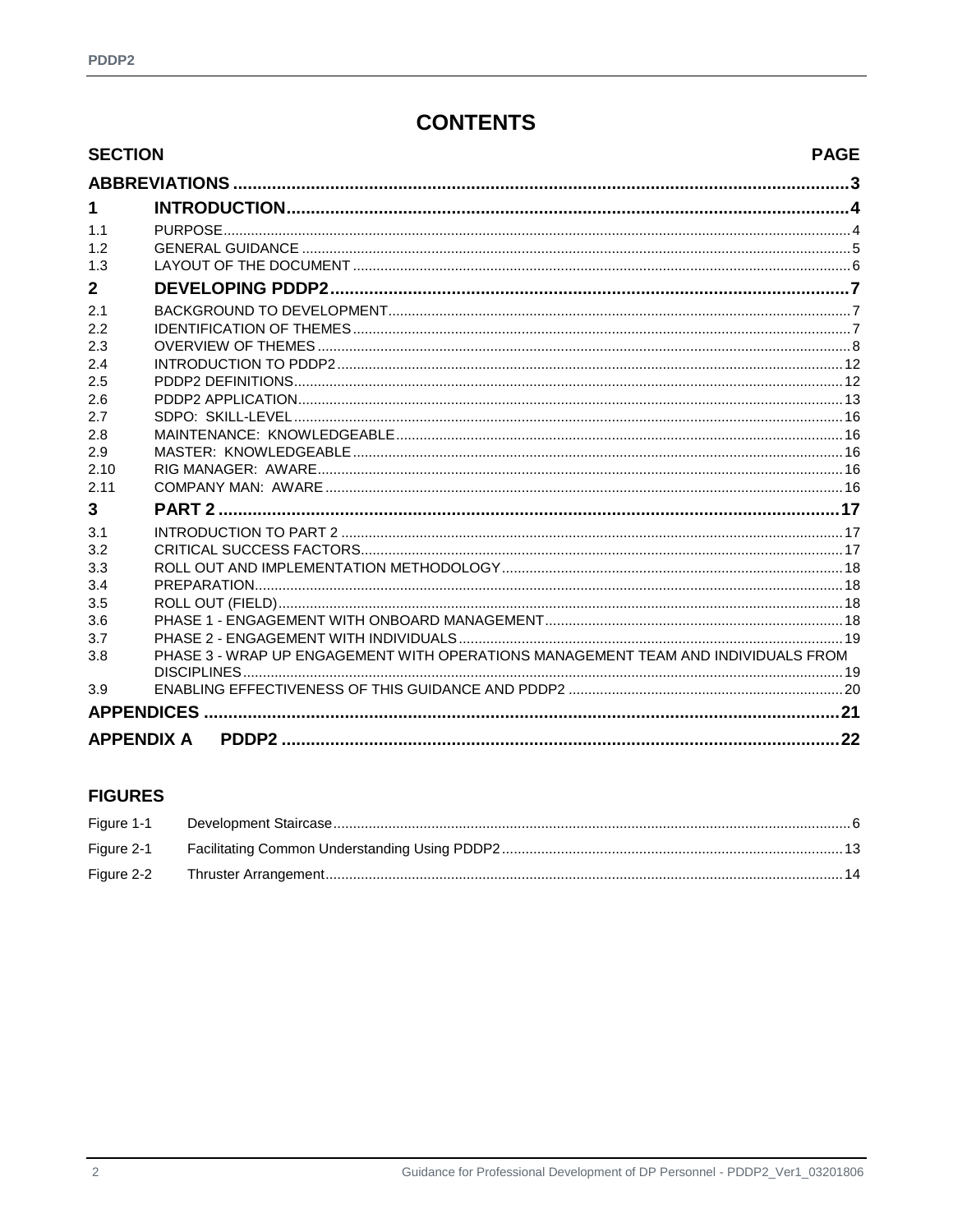## **ABBREVIATIONS**

| AGP               | <b>Advanced Generator Protection</b>                |
|-------------------|-----------------------------------------------------|
| <b>ASOG</b>       | <b>Activity Specific Operational Guidelines</b>     |
| <b>AVR</b>        | Automatic Voltage Regulator                         |
| <b>BOP</b>        | <b>Blow Out Preventer</b>                           |
| <b>CP</b>         | <b>Controllable Pitch</b>                           |
| <b>CPP</b>        | Controllable Pitch Propeller                        |
| <b>DGPS</b>       | <b>Differential Global Positioning System</b>       |
| DP                | <b>Dynamic Positioning</b>                          |
| <b>DPO</b>        | <b>Dynamic Positioning Operator</b>                 |
| <b>DPS</b>        | <b>Dynamic Positioning System</b>                   |
| <b>DSV</b>        | <b>Diving Support Vessel</b>                        |
| <b>ECR</b>        | <b>Engine Control Room</b>                          |
| <b>EDS</b>        | <b>Emergency Disconnect System</b>                  |
| <b>ESD</b>        | <b>Emergency Shutdown System</b>                    |
| <b>F&amp;G</b>    | Fire & Gas                                          |
| <b>FMEA</b>       | Failure Modes and Effects Analysis                  |
| <b>FMECA</b>      | <b>Failure Mode Effect and Criticality Analyses</b> |
| <b>FPP</b>        | <b>Fixed Pitch Propeller</b>                        |
| <b>HDOP</b>       | <b>Horizontal Dilution Of Position</b>              |
| HIL               | Hardware In Loop                                    |
| HMI               | Human Machine Interface                             |
| <b>HSE</b>        | Health, Safety and Environment                      |
| <b>HVAC</b>       | <b>Heating Ventilation Air Conditioning</b>         |
| <b>IAN</b>        | Inertial Aided Navigation                           |
| <b>IFO</b>        | <b>Incident Free Operations</b>                     |
| <b>IRM</b>        | Inspection Repair and Maintenance                   |
| <b>MOC</b>        | Management Of Change                                |
| <b>MODU</b>       | Mobile Offshore Drilling Unit                       |
| <b>MRU</b>        | <b>Motion Reference Unit</b>                        |
| <b>OIM</b>        | <b>Offshore Installation Manager</b>                |
| OSV               | <b>Offshore Support Vessel</b>                      |
| <b>PRS</b>        | <b>Position Reference System</b>                    |
| PDDP <sub>2</sub> | Professional Development of DP Personnel            |
| <b>ROV</b>        | <b>Remotely Operated Vehicle</b>                    |
| <b>SCE</b>        | <b>Safety Critical Elements</b>                     |
| <b>SIMOPS</b>     | <b>Simultaneous Operations</b>                      |
| <b>SMO</b>        | Safest Mode of Operation                            |
| <b>TAGOS</b>      | <b>Thruster And Generator Operating Strategy</b>    |
| <b>TAM</b>        | <b>Task Appropriate Mode</b>                        |
| TTT               | <b>Time To Terminate</b>                            |
| <b>UPS</b>        | <b>Uninterrupted Power Supply</b>                   |
| VFD               | Variable Frequency Drives                           |
| <b>VRU</b>        | <b>Vertical Reference Unit</b>                      |
| <b>WCF</b>        | <b>Worst Case Failure</b>                           |
| <b>WCFDI</b>      | Worst Case Failure Design Intent                    |
| <b>WSOG</b>       | <b>Well Specific Operational Guidelines</b>         |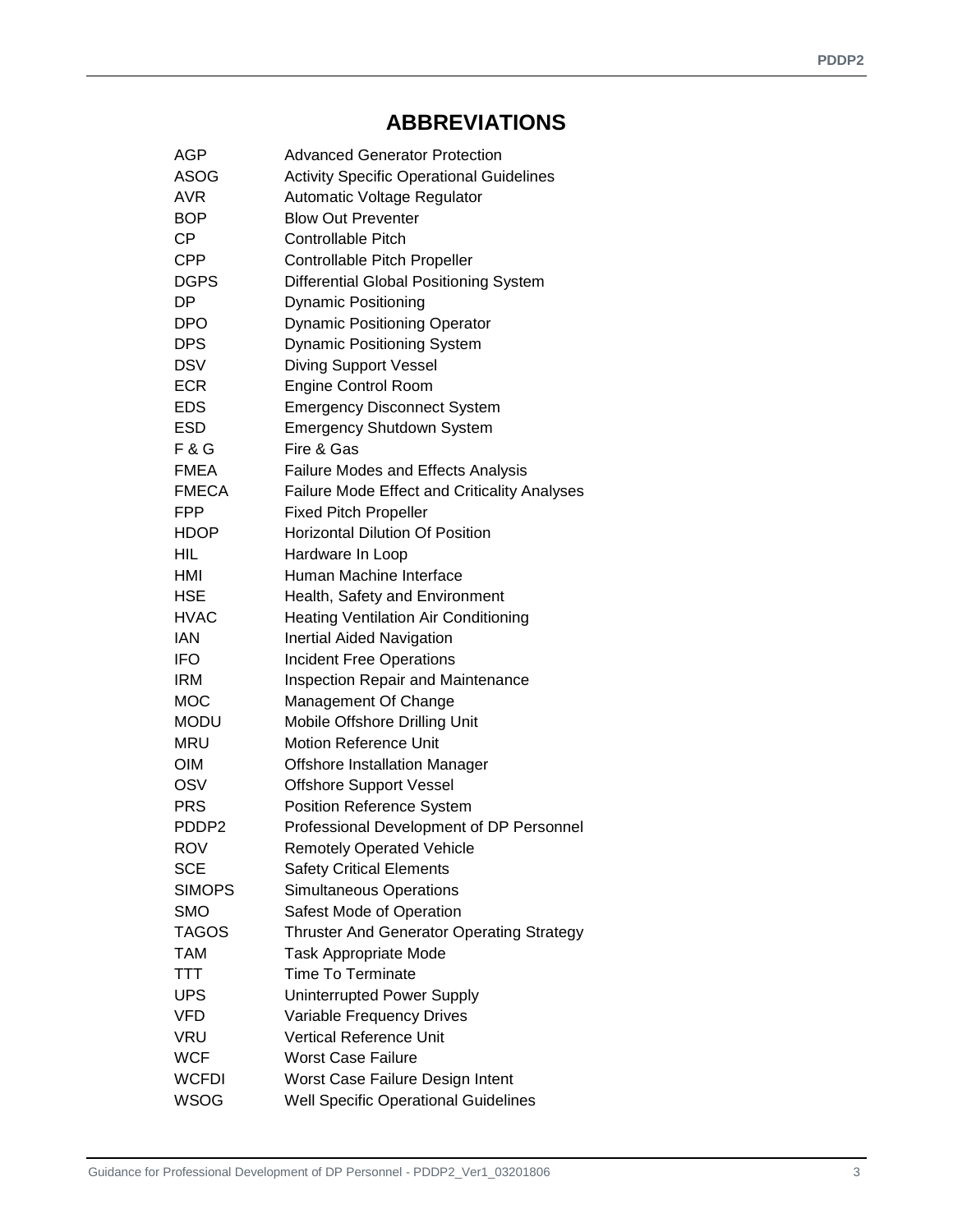### **1 INTRODUCTION**

#### **1.1 PURPOSE**

- 1.1.1 One of the objectives of the MTS DP Technical Committee is to facilitate incident free execution of DP Operations.
- 1.1.2 This is achieved by addressing the following three elements:
	- 1. Design.
	- 2. Operations.
	- 3. People.
- 1.1.3 MTS DP Technical Committee has published guidelines addressing:
	- Design (DP DESIGN PHILOSOPHY DOCUMENT) and
	- Operations (DP OPERATIONS GUIDANCE).
- 1.1.4 This document has been provided to industry as a guidance document to address the People element. It is focused on enabling the development of DP awareness, knowledge and skills of multi-disciplinary Vessel Operational teams and by doing so facilitates delivery of incident free DP operations.
- 1.1.5 The purpose of this document is to:
	- 1. Enable development of people engaged in delivering operations where station keeping is provided by Dynamic Positioning.
	- 2. Provide a structured approach to facilitate self-learning on DP operations with a focus on the vessel's Industrial Mission.
	- 3. Provide a path for continuing professional development training.
	- 4. Provide an objective means for self-assessment on DP awareness, knowledge and skills.
	- 5. Enhance understanding of interactions and dependencies between and within multidisciplinary operational teams and the potential impact on the Industrial Mission and Station Keeping.
	- 6. Introduce the PDDP2 tool to achieve the above.
	- 7. Provide guidance on the implementation of the PDDP2 to achieve the intended effectiveness.
- 1.1.6 This document is not meant to replace any rules, regulations or guidelines that are in existence for minimum qualifications and experience of DP operational personnel. It is expected that compliance with applicable industry or statutory requirements will be ensured.
- 1.1.7 The guidance provided in this document is applicable to DP MODUs, project and construction vessels and logistics vessels. It can be applied to DP vessels of any Equipment Class.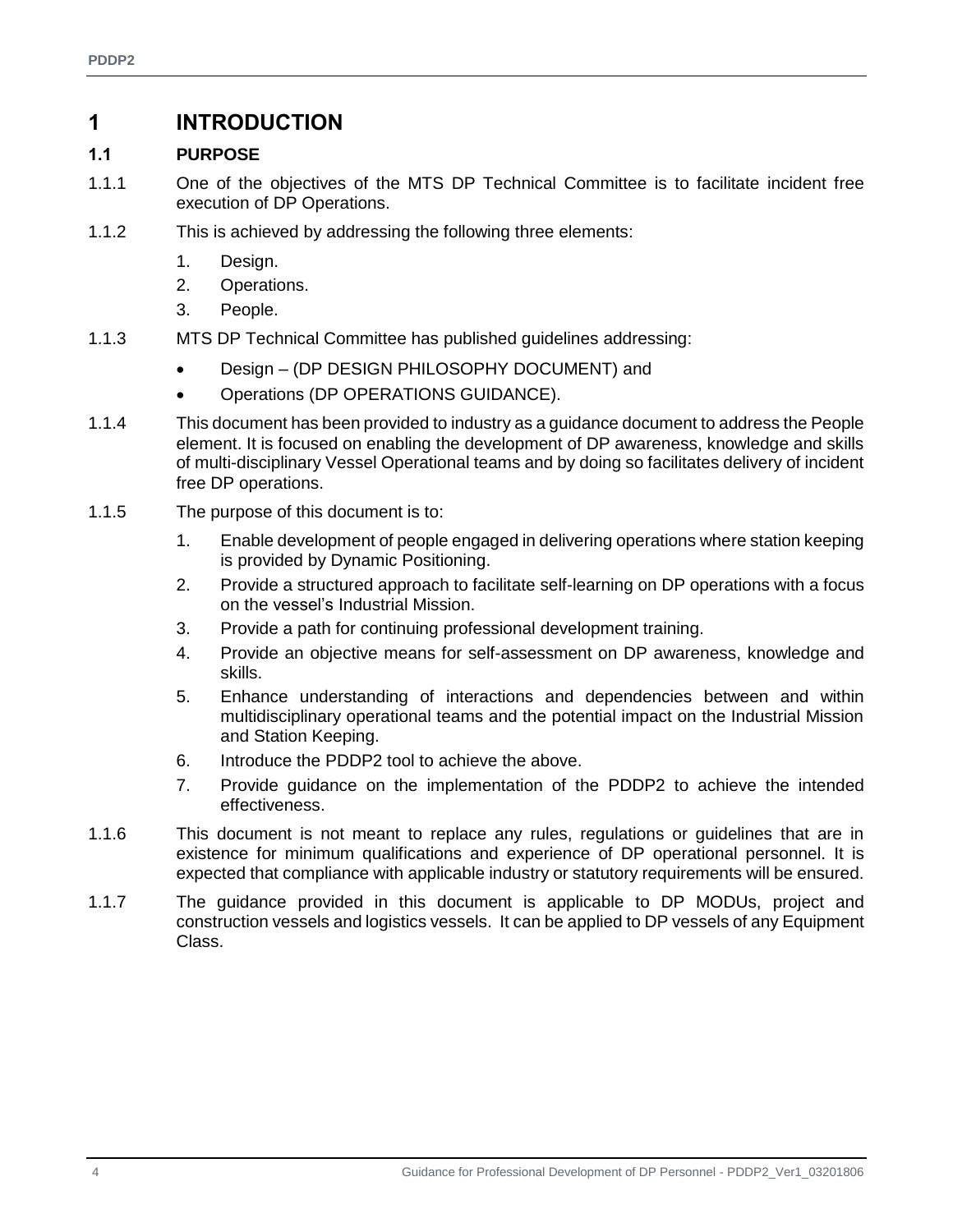#### **1.2 GENERAL GUIDANCE**

- 1.2.1 This document builds upon the guidance and focus on the industrial mission provided by the MTS DP Technical Committee Guidance documents (Design and Operations). Classification Society rules do not explicitly address the specific and sometimes unique requirements of the industrial mission. As a consequence, compliance and compliance based behaviours, by themselves, with the Classification Society Rules for the DP Equipment Class notation has not proved to be effective in delivering DP incident free operations. The guidance provided in the MTS documents is intended to enhance awareness, and knowledge. This enhanced awareness and knowledge augments compliance with the Classification Society Rules and aids delivery of incident free DP operations.
- 1.2.2 The guidance provided in this document is intended to enable the professional development of personnel engaged in operations where Station Keeping is achieved by DP. The goals of the guidance are to:
	- 1. Prevent loss of position.
	- 2. Make visible the potential to be exposed to loss of redundancy while carrying out Inspection Repair and Maintenance (planned and unplanned).
	- 3. Safely and efficiently carry out the Industrial Mission.

This is achieved by enabling a common understanding of key factors needed to deliver safe and effective DP Operations by multi-disciplinary Marine, Maintenance and Industrial personnel.

- 1.2.3 The document builds on the guidance provided by the MTS DP Technical Committee on Design Philosophy and on DP Operations. The uptake by Industry of the published guidance documents, reflected by the comments sent in by the end users was leveraged and used as a foundation to develop this guidance.
- 1.2.4 Effective implementation of the guidance is expected to benefit:
	- 1. Vessel Operational Teams by enhancing overall awareness, knowledge and skills.
	- 2. Vessel Owners/Operators by providing a structured approach to facilitate industrial mission focused training.
	- 3. Charterers/Lease Operators by providing transparency, and visibility to tools used to manage station keeping risk, and the ability to leverage knowledgeable personnel to safely achieve the industrial mission objectives.
	- 4. Industry as a whole by providing a work force that is empowered and enabled by a sound foundation of knowledge to augment the instilled spirit of compliance.

Note: It is acknowledged that a mind-set of compliance is prevalent in Industry. It is believed that compliance accompanied by a clear understanding of the whys have the potential to aid consistent delivery of incident free DP operations.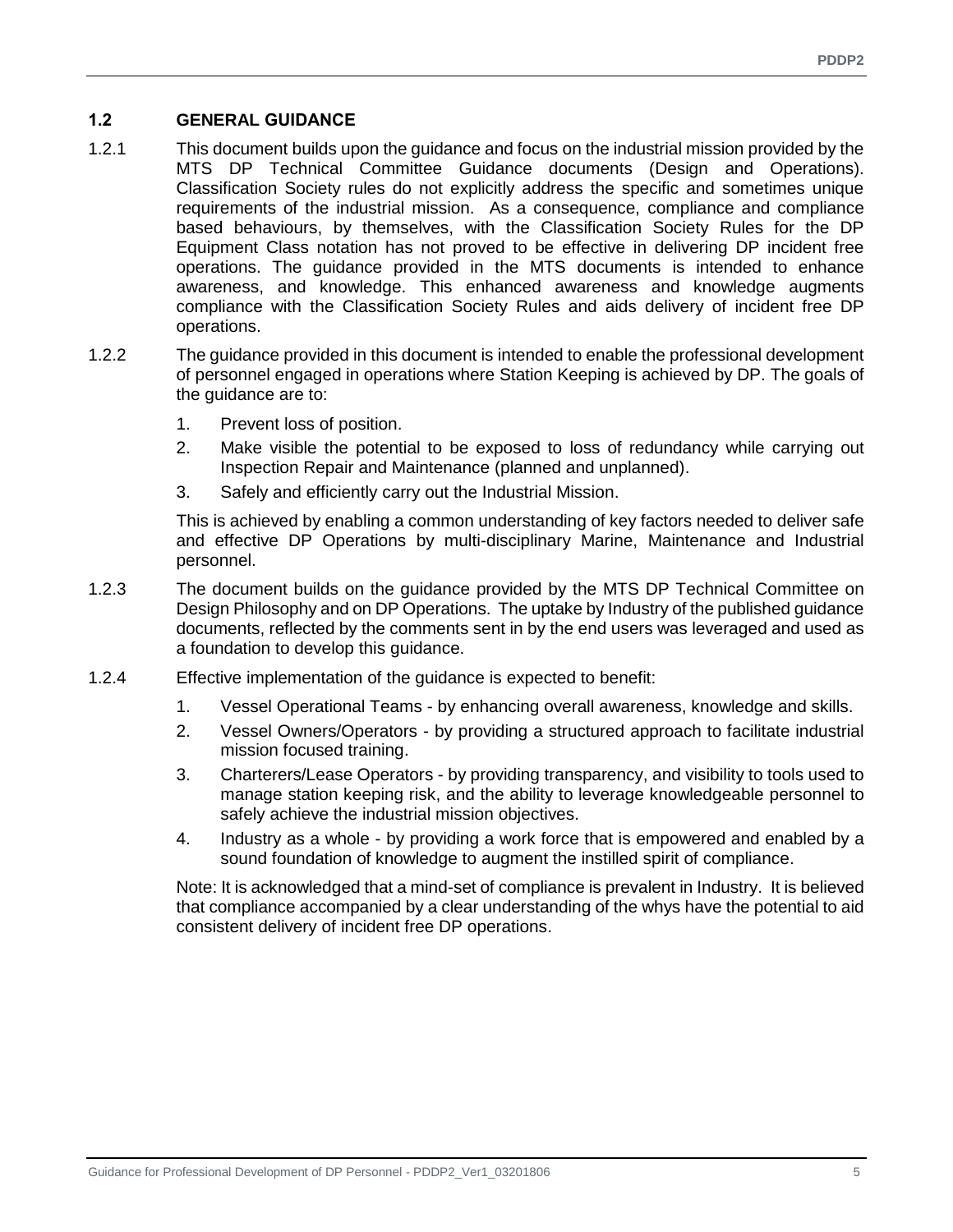#### 1.2.5 The graphic below is used to visualize the above point.

**IFO BY AWARENESS** 

**WHY PURSUE ROBUSTNESS? VESSEL + ACTIVITY FOCUS INCIDENT FREE DP OPERATIONS IFO BY COMPLIANCE HOW TO MEET CODES? DEVELOPMENT STAIRCASE VESSEL FOCUS** 

#### **Figure 1-1 Development Staircase**

<span id="page-5-0"></span>NOTE: It is not the intention to reproduce all the information contained in the Design Philosophy and Operations Guidance documents published by the MTS DP TECHNICAL COMMITTEE in this document. It is expected that those documents will continue to be used as source documents. Extracts from source documents when used in this guidance document are meant to serve as roadmap to information contained within the guidance documents on Design and Operations.

#### **1.3 LAYOUT OF THE DOCUMENT**

- 1.3.1 The document has two Parts: (PART 1 and PART 2).
- 1.3.2 Part 1 has the following:
	- Introduction.
	- Background to development.
	- Identification of themes.
	- Overview of themes.
	- Introduction to PDDP2.
	- Appendix PDDP2 tool.
- 1.3.3 PART 2 has the following:
	- Introduction to Part 2.
	- Critical success factors.
	- Rollout and Implementation methodology.
	- Enabling effectiveness of this guidance and PDDP2.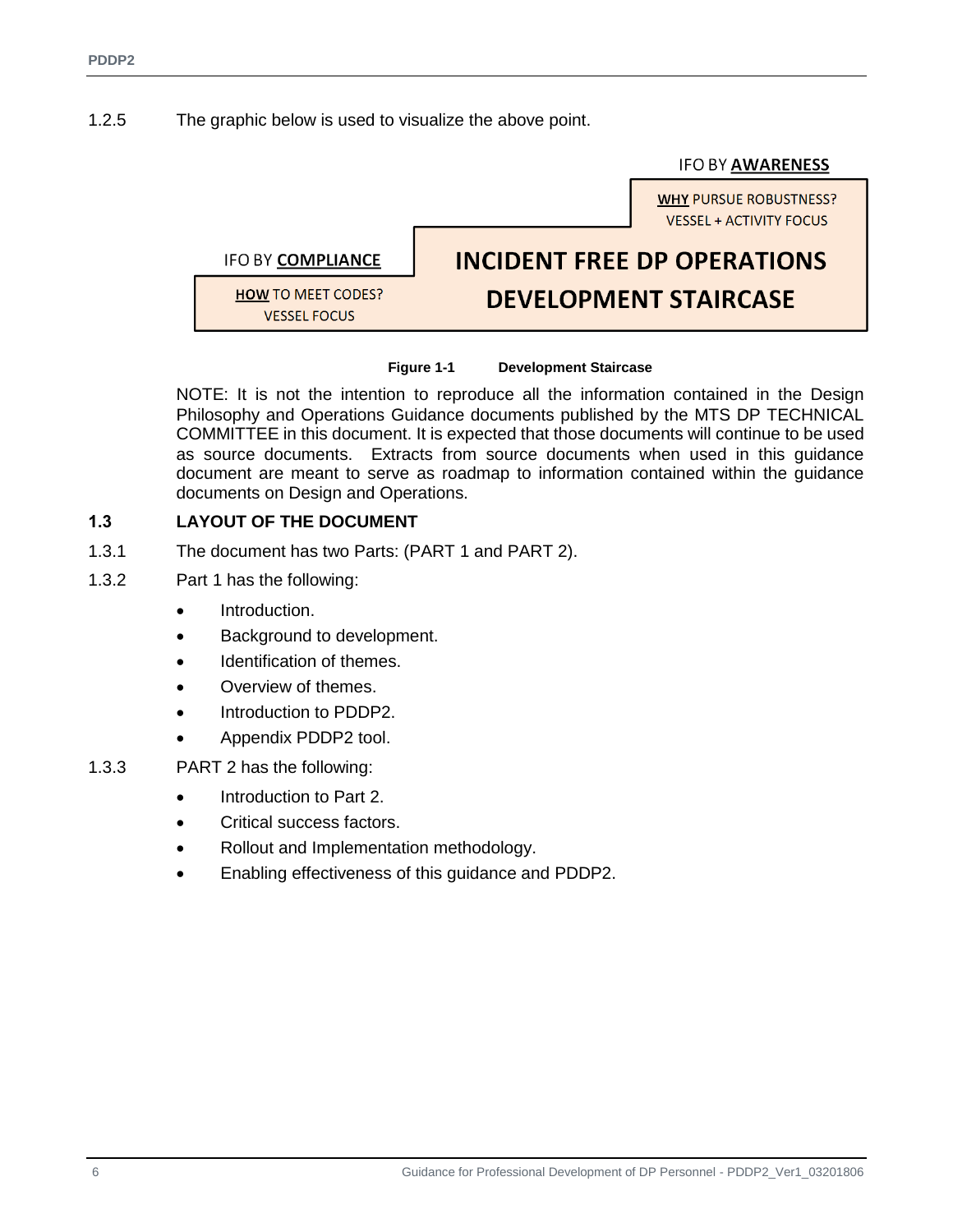### **2 DEVELOPING PDDP2**

#### **2.1 BACKGROUND TO DEVELOPMENT**

- 2.1.1 Managing of station keeping operations has been identified as a focus area. This has come about from an understanding of the consequences of a loss of position and the potential ensuing process safety implications.
- 2.1.2 The exponential growth and expansion in the Industry has created high demand for personnel. This rapid growth has resulted in an unintended consequence - a visible dilution of skills and experience across all facets of the energy sector. The offshore sector of the energy industry has not been immune to this.
- 2.1.3 Industry recognized the need for effective guidance to aid delivery of incident free DP operations. MTS DP Committee identified design, operations and people as the three areas of focus to achieve this objective. Guidance has been provided on DP Operations and DP Design Philosophy. There has been wide acceptance and acknowledgement that these documents are comprehensive and provide useful and implementable guidance.
- 2.1.4 This acceptance of these two documents was leveraged to develop the guidance document for people.
- 2.1.5 The guidance document on operations focuses on effective decision support tools. The WSOG/ASOG was seen as such a decision support tool. The WSOG/ASOG encompasses elements of design (from the FMEA), operational requirements of the industrial mission and provides clear unambiguous guidance on configurations, trigger points and criteria to aid the DP operational teams by reducing subjectivity in decisions.
- 2.1.6 Systematic implementation of the guidance resulting in the development and use of the WSOG/ASOG has succeeded in reducing loss of position incidents. Investigation of the loss of position incidents where effective ASOGs were in place revealed that failure to follow the ASOG was the key and at times the sole contributing factor.
- 2.1.7 This led to the conclusion that behaviours stemming from a culture of compliance alone were suspect. It was acknowledged that awareness, knowledge and skills of DP operations accompanied by a broad understanding of the industrial mission (the whys) could augment a compliance based culture (the hows) to provide robust barriers against the causal factors leading to a loss of position.
- 2.1.8 The PDDP2 tool was created to provide a structured approach to enable professional development of the personnel engaged in delivering operations using DP for Station Keeping. PDDP2 leverages and provides a road map to the relevant sections of the MTS Guidance documents (design and operations) to enhance and augment the knowledge base of the individual.
- 2.1.9 The PDDP2 provides a 'learning' staircase to enable people to be developed to deliver top quartile performance, based on a sound foundation of knowledge of DP operations and Industrial Mission requirements.

#### **2.2 IDENTIFICATION OF THEMES**

- 2.2.1 A structure needed to be identified and developed to enable achievement of the objectives of the PDDP2.
- 2.2.2 Identifying specific themes to enable focus was deemed to be an effective way.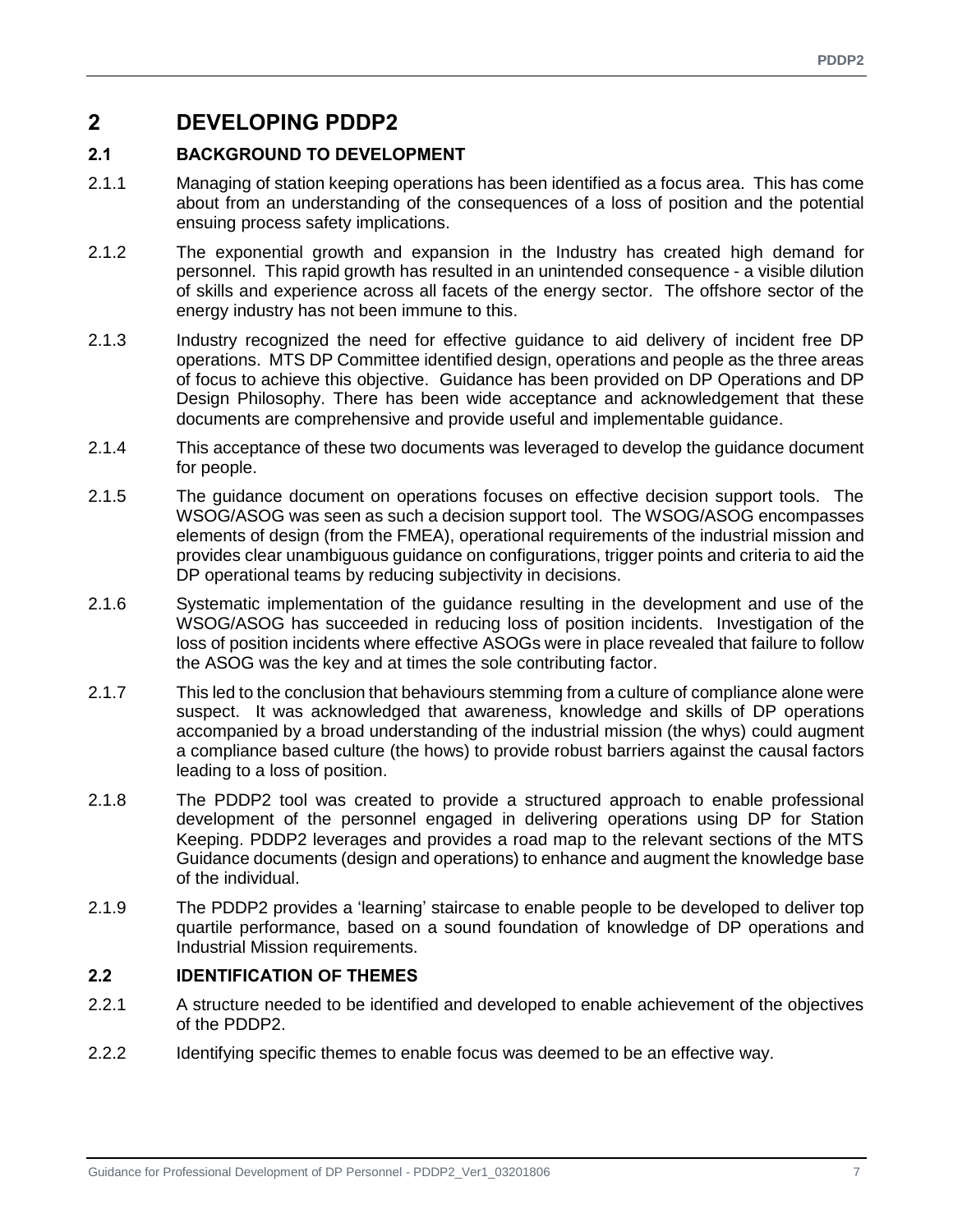- 2.2.3 A systematic and proven process of brainstorming was used to develop the themes. The eleven themes that surfaced as a result are listed below:
	- 1. PROCESS (developing of the WSOG/ASOG).
	- 2. FMEA (FMEA and the seven principles leading to a robust DP system Segregation, Independence, Autonomy, Fault Tolerance, Fault Resistance , Fault Ride-Through Capability, Differentiation).
	- 3. Causal factors of incidents 1 (Environment Vessels working outside their post failure capability).
	- 4. Causal factors of incidents 2 (Power plant and propulsion issues).
	- 5. Causal factors of incidents 3 (Sensors, Position References and Software).
	- 6. Causal factors of incidents 4 (Operator Error).
	- 7. Inspection repair and maintenance and its effects on post failure DP capability.
	- 8. Modes and features.
	- 9. Industrial mission specific features.
	- 10. Miscellaneous.
	- 11. Common Misconceptions.

#### **2.3 OVERVIEW OF THEMES**

- 2.3.1 This subsection provides an overview of each of the 11 themes that are addressed in this guidance and PDDP2. An understanding of the themes is essential to facilitate systematic implementation of this guidance and the PDDP2.
- 2.3.2 It is not the intention to reproduce all the information contained in the Design Philosophy and Operations Guidance documents published by the MTS DP Technical Committee in this document.
- 2.3.3 Visibility is provided to these documents. Understanding the guidance and systematic application of the same by the end users is expected to aid in delivery of incident free DP operations.
- 2.3.4 Process (development of the WSOG/ASOG and its implementation). The WSOG/ASOG is a proven and effective decision support tool used to aid in the planning and execution of DP operations.
- 2.3.5 The WSOG/ASOG is applicable to Marine, Maintenance and Industrial personnel engaged in operations where DP is used as a means of station keeping. It is expected that a minimum level of awareness exists within all personnel. Higher levels of knowledge and skills may be expected from personnel with specific responsibilities.
- 2.3.6 The development of the WSOG/ASOG is covered in the MTS Operations guidance on Operations in section 4.8 (Activity Operational Planning).
- 2.3.7 The vessel's DP FMEA is a key document to enable the development of the WSOG/ASOG.
- 2.3.8 The WSOG/ASOG is a repository of pertinent information gathered from:
	- 1. The multitude of manuals that are usually present on board the vessel.
	- 2. Detailed technical review of the DP FMEA and DP FMEA Proving Trials.
	- 3. The operational needs of the industrial mission.
	- 4. Any specific nuances imposed by the geographical location the vessel is operating in.
- 2.3.9 The WSOG/ASOG presents the information in a systematic and intuitive manner by using a four traffic light system to indicate the vessel's status.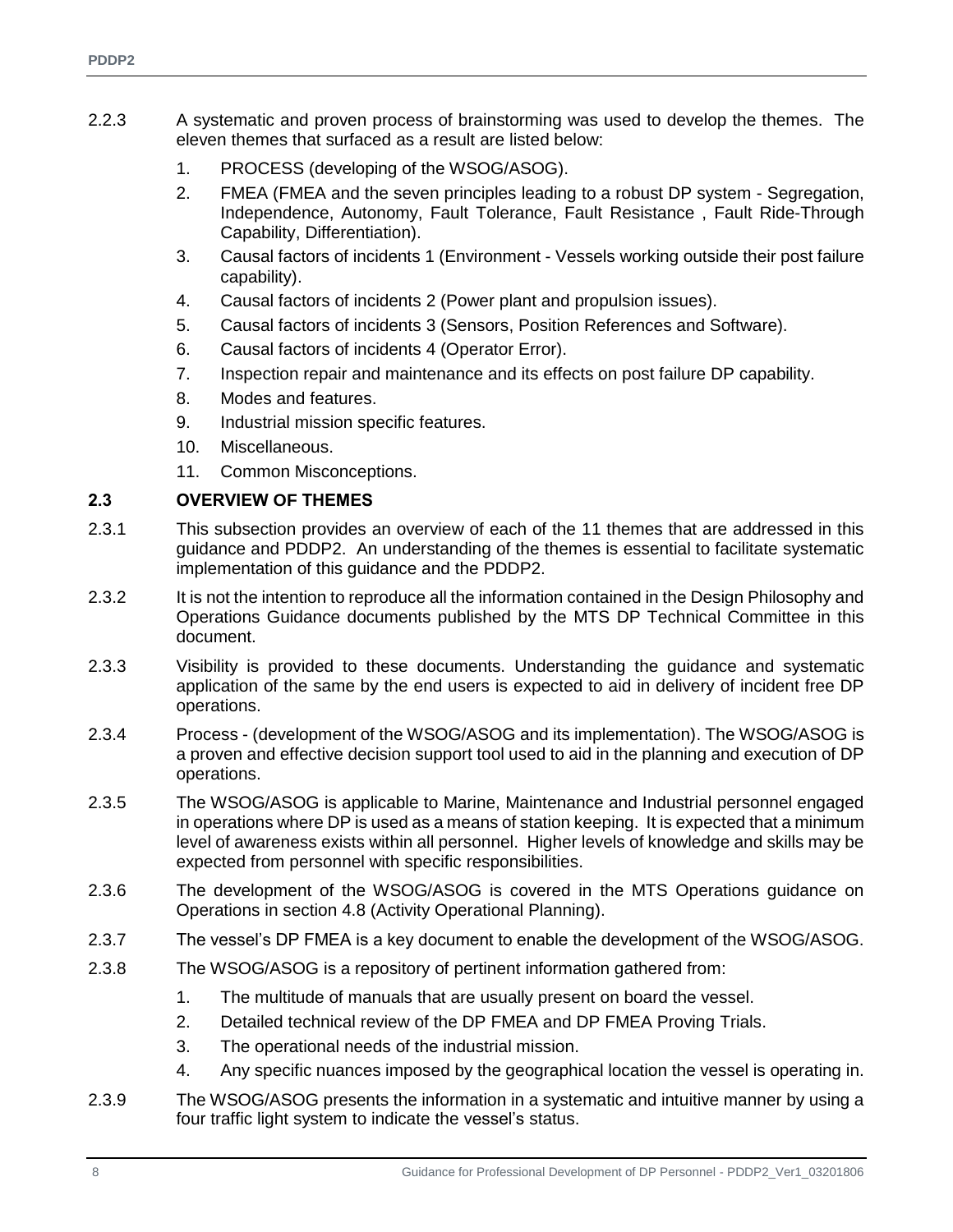- 2.3.10 Transition from one status to another triggers:
	- 1. Notifications (lists the key personnel to be notified upon change of status).
	- 2. Actions Key actions triggered by a change of status.
		- BLUE- Advisory Status triggering risk assessments.
		- YELLOW- Cessation of operations in a controlled manner in preparation for a suspension and abandonment of the activity being undertaken.
		- RED- Immediate suspension, abandonment of activity and implementation of contingency plans.
- 2.3.11 The WSOG/ASOG has three distinct sections:
	- 1. Configuration Section (How the vessel is to be set up).
	- 2. Criteria Section (Triggering events and associated criteria for each trigger to cause a change in status from a green to blue, yellow or red).
	- 3. SimOps Section (Interactions with other vessels).
- 2.3.12 Failure Modes and Effects Analysis (FMEA): A comprehensive DP Failures Modes and Effects Analysis accompanied by the Proving trials document is the key document providing the basis of understanding of the vessel's DP system.
- 2.3.13 Personnel are to be aware that operational considerations and constraints, if any, on the vessel are based on the results of the FMEA.
- 2.3.14 FMEA is discussed in section 4.2 and 4.6 of the DP Operations Guidance documents and sections 22.5 and 22.6 of the Design Philosophy document.
- 2.3.15 FMEAs should analyze and provide information about the:
	- 1. Redundancy concept.
	- 2. Effectiveness of protective functions.
	- 3. Fault tolerance of the system under the full range of load/operational conditions.
	- 4. Monitoring functions.
	- 5. Degraded and failure conditions.
- 2.3.16 A comprehensive FMEA in addition to being a deliverable to obtain the DP equipment Class notation should:
	- 1. Identify system vulnerabilities not just non-compliances with Class Requirements.
	- 2. Provide a comprehensive and transparent analysis.
	- 3. Facilitates Independent performance verification.
	- 4. Functions as a crew training resource.
	- 5. Identifies critical maintenance issues related to redundancy.
	- 6. Identifies potential system configuration errors and acts of maloperation.
- 2.3.17 FMEA should provide clear identification of:
	- 1. Worst Case Failure Design Intent (WCFDI).
	- 2. Worst Case Failure (WCF) which may be found upon analysis to differ from the WCFDI.
	- 3. Post Failure DP Capability (focused on post failure thrust capability).
	- 4. Configurations to facilitate setting up vessel in the Critical Activity Mode (CAM) and Task Appropriate Mode (TAM).
	- 5. Vulnerabilities, if any, including those of auxiliary systems.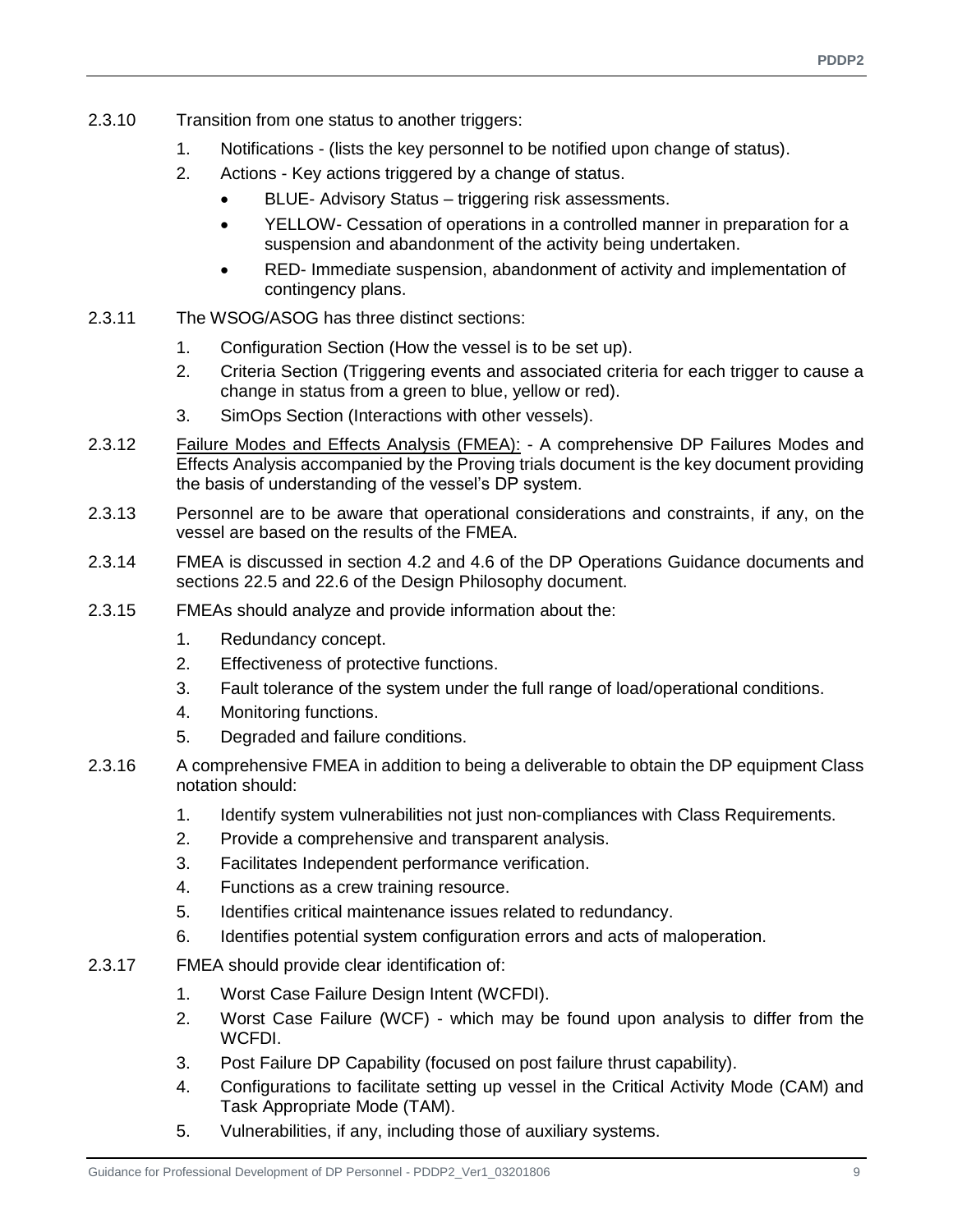- 2.3.18 Causal factors general: Analysis of incidents over a 10-year period has revealed that the causal factor of incidents can be categorized into 4 main areas (reference IMCA study M181).
	- 1. Loss of position resulting from vessels operating outside their post failure capability (Environment).
	- 2. Loss of position initiated by triggering events associated with power and propulsion systems (Power and Propulsion).
	- 3. Loss of position initiated by triggering events associated with sensors, position reference sensors, software and hardware.
	- 4. Operator error.
- 2.3.19 These causal factors are addressed as themes. Overview is provided in 2.3.3, 2.3.4, 2.3.5 and 2.3.6.
- 2.3.20 Causal factors of incidents (environment): Nine per cent of the incidents analyzed during the 10-year period were attributed to vessels operating outside of their post failure capability.
- 2.3.21 Loss of position resulted when technical failures resulted in loss of thrust. Vessel's where such Loss of position occurred had not paid heed to setting operational limits based on post failure capability.
- 2.3.22 Some of these loss of position events resulted during IRM and a lack of understanding of impacts on non-availability of equipment due to IRM and the potential for altering the post failure capability.
- 2.3.23 Thruster and Generator Operating Strategy (TAGOS) is developed and used to make visible the impact of non-availability of equipment in configurations where a multitude of permutations and combinations are feasible.
- 2.3.24 DP Incidents have also resulted on vessels where operational limits have been derived from capability plots without understanding that such plots are theoretical in nature. Degradation of delivered thrust due to a multitude of reasons (e.g. thruster to hull and thruster to thruster interaction, degradation due to high current conditions) have not been taken into consideration.
- 2.3.25 Causal factors of incidents (power and propulsion): 32% of the incidents analyzed during the 10-year period were attributed to issues associated with power and propulsion systems on vessels.
- 2.3.26 Such issues resulted from technical failures. The consequence (loss of position) could have been avoided by appropriate operator intervention. Such incidents were attributed to operator error without cognizance of the initiating events/failures which were preventable.
- 2.3.27 Subsequent understanding of the causal factors led to devising and implementing mitigating measures to prevent failures resulting in loss of position.
- 2.3.28 Principles of independence, segregation, autonomy, fault tolerance, fault resistance, fault ride through and differentiation were better understood and used to establish Critical Activity Mode (CAM) and Task Appropriate Mode (TAM) configurations.
- 2.3.29 Guidance on power plants (generation, distribution) and propulsion, auxiliary systems, power management systems, automatic black out recovery features is provided in the MTS Design Philosophy document in Sections 9, 10 & 11.
- 2.3.30 Causal factors of incidents (Position Reference Systems):- 38% of the incidents analyzed during the 10-year period were attributed to issues associated with sensors, position reference sensors, software etc.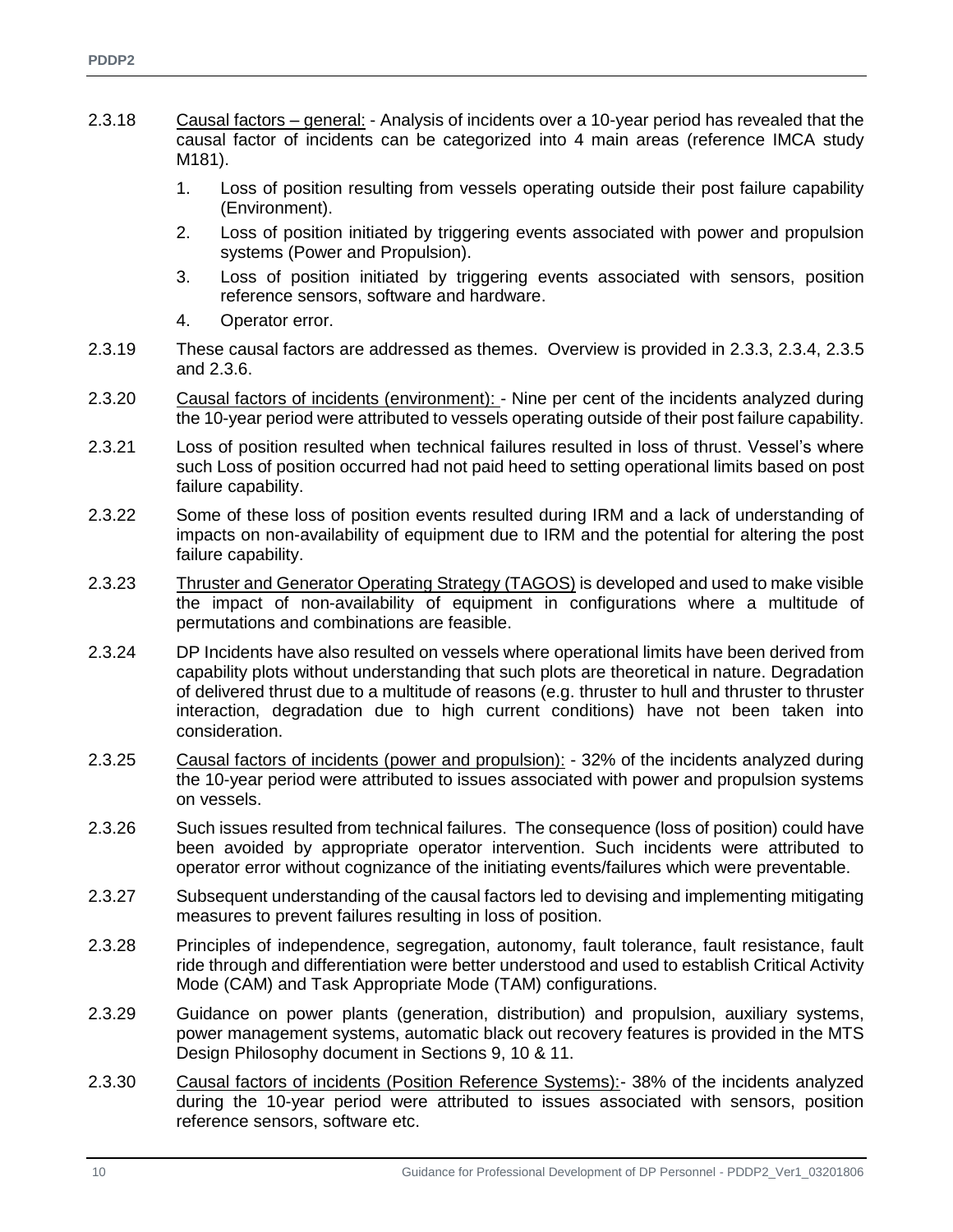- 2.3.31 Such issues resulted from technical failures. The consequence (loss of position) could have been avoided by appropriate operator intervention. Such incidents were attributed to operator error without cognizance of the initiating events/failures which were preventable.
- 2.3.32 Subsequent understanding of the causal factors led to devising and implementing mitigating measures to prevent failures resulting in loss of position.
- 2.3.33 Principles of independence, segregation, autonomy, fault tolerance, fault resistance, fault ride through and differentiation were used to establish Critical Activity Mode (CAM) and Task Appropriate mode (TAM) configurations.
- 2.3.34 Guidance on sensors and position reference systems is provided in the MTS Design Philosophy document in Section 14, 3/4, 15, 16 and MTS DP Operations Guidance document Section 4.4.
- 2.3.35 Causal factors of incidents (operator error): 21% of the incidents analyzed during the 10year period were attributed to either being initiated by operator or a consequence of incorrect operator response.
- 2.3.36 Introduction of effective guidance on development, implementation and use of the WSOG/ASOG has resulted in reducing subjectivity in the decision-making process.
- 2.3.37 Maintaining and adhering to the integrity of the development and implementation process of the ASOG/WSOG, can result in reducing the potential for incidents due to operator error.
- 2.3.38 Guidance on the process of developing ASOG/WSOG is provided in sections 4.11 and 5 of the MTS Operations Guidance documents and Section 18.1 of the DP Design Philosophy document. In addition, implementing the guidance provided in this document is expected to aid in reducing errors attributed to operator error.
- 2.3.39 Inspection Repair and Maintenance (IRM): Managing IRM effectively has been identified as key contributor to delivery of incident free operations.
- 2.3.40 The need has been identified to:
	- 1. Enhance understanding of issues.
	- 2. Ability to carry out structured documented risk assessments.
	- 3. Establish robust PTW systems.
- 2.3.41 Guidance on managing IRM is provided in section 4.10 of the MTS DP Operations Guidance document and Section 21 of the MTS DP vessel Design Philosophy document.
- 2.3.42 Modes and features: The Industrial Mission dictates the modes and features the vessel needs to be equipped with. This section predominantly pertains to project and construction vessels.
- 2.3.43 With the migratory patterns observed within the industry between logistics vessels, project and construction vessels, and MODUs it was deemed prudent to emphasize this section.
- 2.3.44 Information on such modes and features are contained within section 14.7 of the DP Design Philosophy document and 4.6 of the MTS DP Operations Guidance document appendix 2&3.
- 2.3.45 Industrial mission specific features: The Industrial Mission dictates the modes and features the vessel needs to be equipped with.
- 2.3.46 This theme predominantly pertains to MODUs.
- 2.3.47 With the migratory patterns observed within the industry between logistic vessels, project and construction vessels, and MODUs it was deemed prudent to emphasize this section.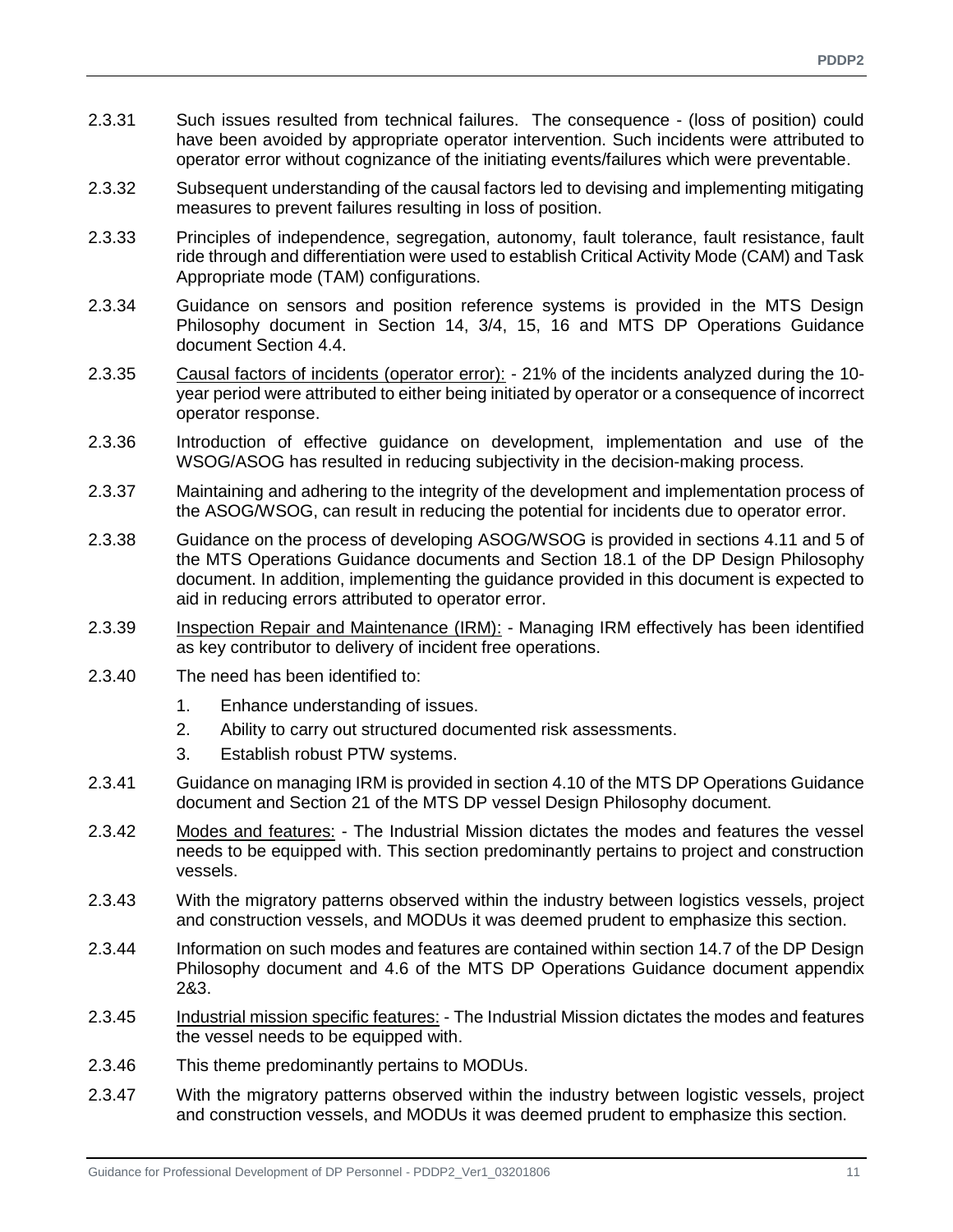- 2.3.48 Information on such modes and features are contained within Section of 17 of the MTS DP Design Philosophy document and Section 4.8 of the MTS DP Operations Guidance document.
- 2.3.49 Miscellaneous: This theme is a catch-all for several items that do not readily fit into any of the other themes.
- 2.3.50 It covers a broad range of topics; As an example, the following are considered:
	- 1. Establishing a drive off to drift off strategy.
	- 2. The use of Positioning Standby.
	- 3. The increasing influence and requirements being imposed on DP Operations by the Regulators.
	- 4. Guidance on the above is provided in Sections 4.8 of the DP Operations Guidance document (app 1 & sect. 4.9 in app. 2&3).
- 2.3.51 Common misconceptions: This theme addresses common misconceptions existing in the Industry.
- 2.3.52 Information on this is dispersed in the MTS DP Guidance documents on design and operations and in the TECHOP Guidance notes.
- 2.3.53 It is expected that this theme will be delivered using effective means of information sharing by skilled and knowledgeable personnel.

#### **2.4 INTRODUCTION TO PDDP2**

- 2.4.1 The PDDP2 tool has been developed by the MTS DP Technical Committee as a repository for the information provided in this guidance. The structure has been devised to facilitate adapting the tool to the Industrial Mission/Classification Category of the DP vessel (MODUs, Project and Construction Vessels or Logistics).
- 2.4.2 A Matrix format was deemed suitable to capture the 11 themes discussed in this document and link it to the different positions and disciplines that make up the vessel operational teams engaged in carrying out operations where DP is used as a means of station keeping.
- 2.4.3 Three categories, Aware, Knowledgeable and Skilled are used to facilitate mapping the delivery ability of personnel. It is reiterated that the primary objective of the PDDP2 is to provide a structured approach to enable:
	- 1. Development of people.
	- 2. Self-learning and self-assessment.
	- 3. A path to establish training with a focus on requirements of the Industrial Mission.
- 2.4.4 CAUTION: The temptation to use this tool for assessment purposes (including assessments by third parties), without systematically achieving the above three objectives should be avoided. Guidance on the roll out and application of the tool is provided in Section 3. This guidance is intended to aid in achieving the intended value of the PDDP2.

#### **2.5 PDDP2 DEFINITIONS**

- 2.5.1 PDDP2 uses the following three terms: Aware, Knowledgeable and Skilled, they are further defined here as:
	- 1. AWARE:- Able to explain, describe, discuss, identify, locate and report on the area of knowledge and its relevance, potential impact and consequences to the operations associated with the industrial mission.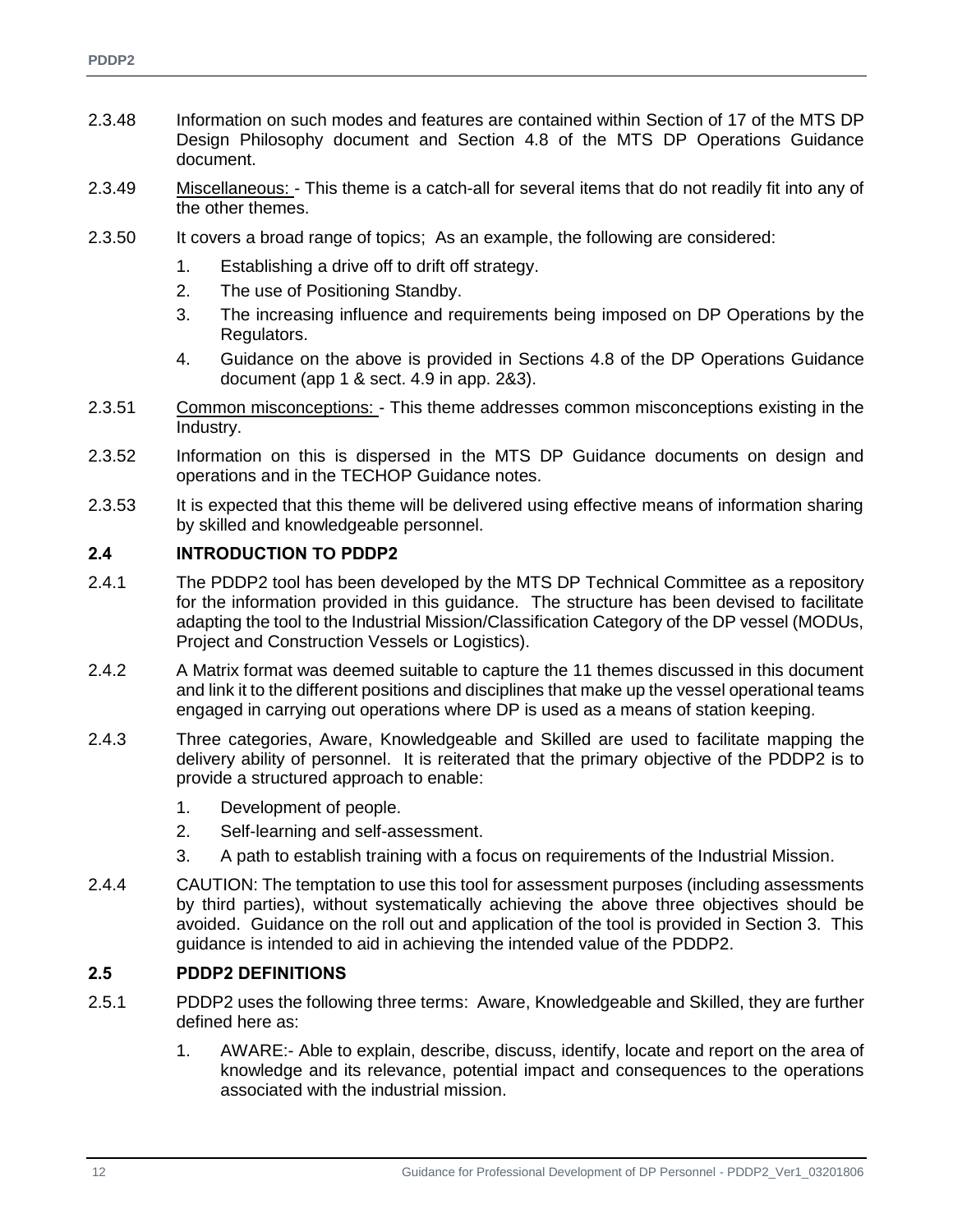- 2. KNOWLEDGEABLE: Able to demonstrate understanding of the terminology and vocabulary in the area of knowledge. Able to demonstrate understanding of the operations associated with the industrial mission and potential impact, consequences. Able to execute planned procedures. Able to plan, prioritize and adapt to evolving situations.
- 3. SKILLED: Able to translate guidelines and standards in the area of knowledge and its relevance to the operations associated with the industrial mission and potential impact, consequences into practical actions. Able to develop, review and modify procedures in the area of knowledge. Able to evaluate, differentiate, discriminate, validate and communicate solutions to common technical and operational problems. Provide mentorship and training in the area of knowledge, relevant to the industrial mission.

#### **2.6 PDDP2 APPLICATION**

2.6.1 A visual representation is provided below to aid in discussing the intended application of the PDDP2.



**Figure 2-1 Facilitating Common Understanding Using PDDP2**

- <span id="page-12-0"></span>2.6.2 It takes a multi-disciplinary team to deliver the objective of the Industrial Mission. On DP vessel, these teams broadly fall into three distinct categories:
	- 1. Marine.
	- 2. Maintenance.
	- 3. Industrial Mission Personnel.
- 2.6.3 Depending on the set up in the Contractor's organization, the maintenance discipline could be part of the Marine department or be its own discipline.
- 2.6.4 Disciplines, by definition, tend to create silos. This should not be seen as an impediment to delivering the top objective – incident free DP operations. It is recognized and acknowledged that it takes teams a *team effort* to achieve this objective.
- 2.6.5 The PDDP2 facilitates access from these silos to deliver the top objective by identifying key focus areas where a level of awareness, knowledge or specific skill sets are needed for DP operations. A common understanding of impacts on the overall objective of the Industrial mission by actions within the disciplines is expected to foster team work and enhance inter discipline communications.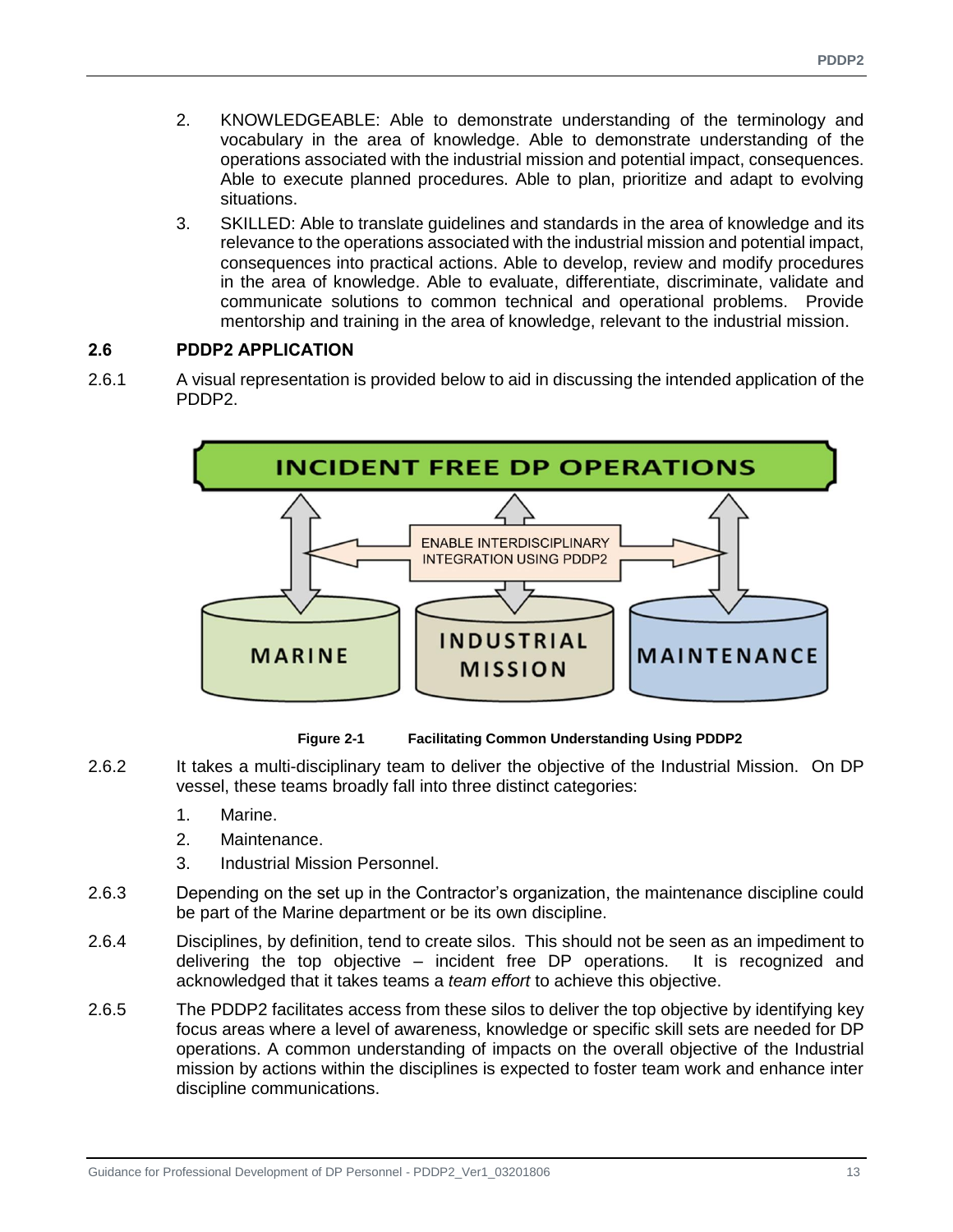- 2.6.6 All personnel are not expected to have multifunctional skills enabling them to cross over to the specific disciplines. Enhanced understanding of DP operations in the space depicted in [Figure 2-1](#page-12-0) named 'facilitating common understanding using PDDP2' is intended to be the focus area of PDDP2. This focus is expected to aid in development of people by:
	- 1. Providing a platform and structured approach to a common appreciation of impacts by actions within disciplines.
	- 2. Enabling delivery ability of incident free DP operations.
	- 3. Aiding Progression to supervisory roles by a deeper understanding of other disciplines.
- 2.6.7 The following example is used as an illustration:
	- 1. Effects of IRM on Industrial Mission.
	- 2. E.g. A monohull MODU with six thrusters (3 bow thrusters and 3 stern thrusters). See [Figure 2-2.](#page-13-0)
	- 3. Configuration Vessel WCF is loss of three thrusters.
	- 4. Scenario Intention is to take one of the bow thrusters out of service for routine maintenance. Thrusters are numbered 1, 2, 3, 4, 5 and 6. T1 and T2 have commonality, T3 is the thruster that is intended to be taken out of service.
	- 5. Impacts With T3 out of service onset of conditions for WCF or any failure affecting T1 and T2 results in loss of all bow thrusters and loss of position.



<span id="page-13-0"></span>**Figure 2-2 Thruster Arrangement**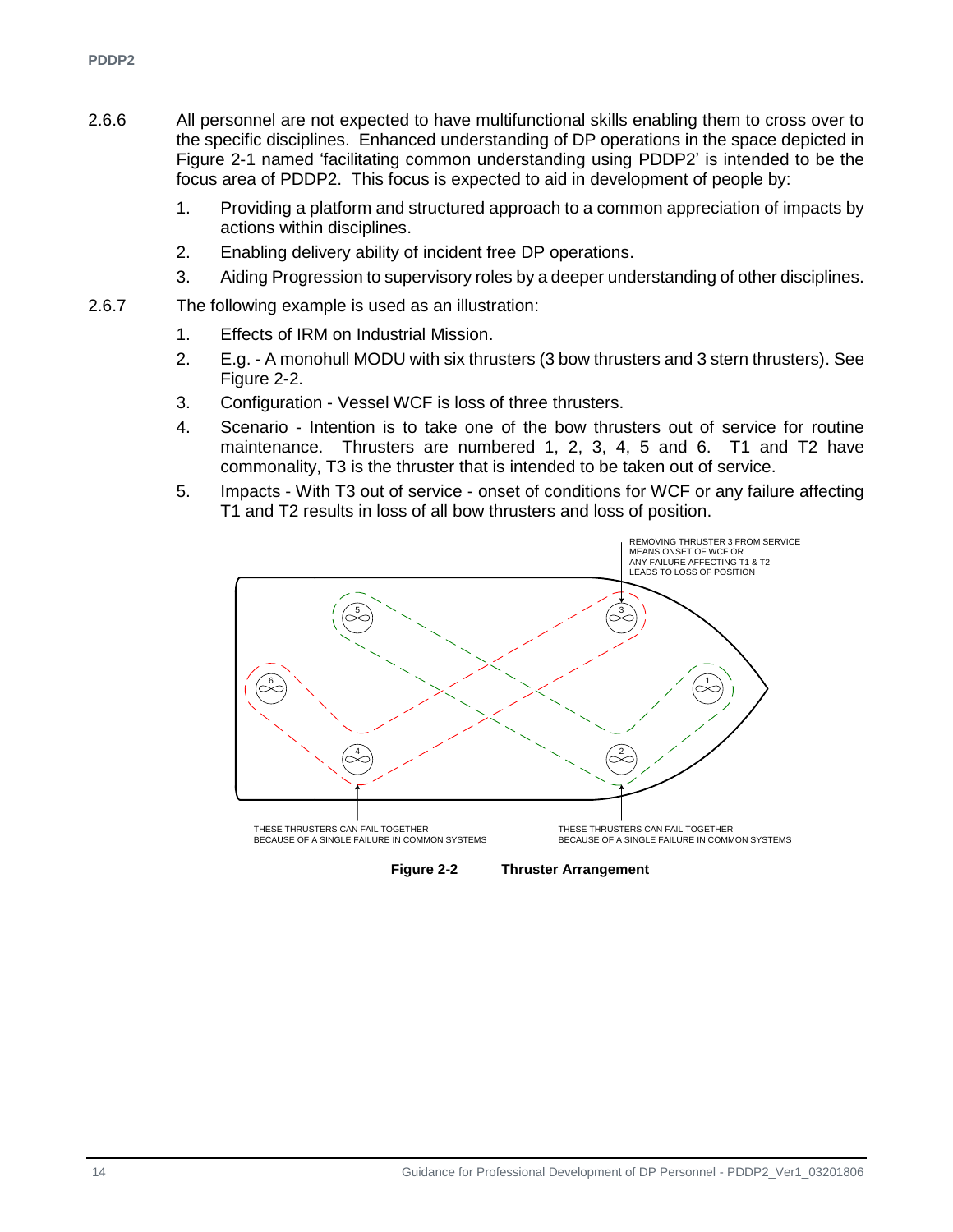|                             | <b>Principle</b>                                                               | <b>Source</b><br>Reference    | <b>Focus Areas</b>                                                                                                                                                           | <b>SDPO</b> | <b>DPO</b> | Maint.<br>Mech. | Maint.<br><b>Elect</b> | <b>Master</b> | Rig<br><b>Manager</b>     | <b>Driller</b> | <b>Toolpusher</b> | Company<br>Man |
|-----------------------------|--------------------------------------------------------------------------------|-------------------------------|------------------------------------------------------------------------------------------------------------------------------------------------------------------------------|-------------|------------|-----------------|------------------------|---------------|---------------------------|----------------|-------------------|----------------|
| IMPACTS OF IRM<br>SECTION 7 | Permit to work                                                                 | MTS DP OPS<br>sect. 4.10      | All<br>maintenance<br>on DP<br>equipment to<br>be conducted<br>under a PTW                                                                                                   | $\mathsf S$ | K          | S               | $\mathbb S$            | K             | $\boldsymbol{\mathsf{A}}$ |                |                   | A              |
|                             | Impacts on<br>capability                                                       | MTS Design<br>sect. 21.2      | Understand<br>the need to<br>re-assess<br>post worst<br>case failure<br>capability<br>before taking<br>down<br>equipment                                                     | $\mathsf S$ | K          | K               | K                      | K             | $\mathsf{A}$              |                |                   | $\mathsf{A}$   |
|                             | Project<br>scheduling                                                          | MTS DP OPS<br>sect. 4.10      | IRM to take<br>into account<br>upcoming<br>industrial<br>mission<br>activities                                                                                               | $\mathsf S$ | K          | S               | $\mathsf S$            | K             | $\sf K$                   |                |                   | Κ              |
|                             | Documented<br>risk<br>assessments                                              |                               | Impacts of<br>unavailability<br>of equipment<br>(for extended<br>periods of<br>time) to be<br>captured in a<br>documented<br>risk<br>assessment<br>(for both TAM<br>and CAM) | $\mathsf S$ | K          | S               | $\mathbf S$            | $\sf K$       | $\sf K$                   |                |                   | Κ              |
|                             | Reinstating<br>equipment<br>post failure or<br>post 'intrusive'<br>maintenance | MTS DP OPS<br>sect. 5 (app.2) | Consider a<br>proactive<br>yellow before<br>reinstating<br>equipment<br>which is being<br>made<br>available                                                                  | S           | K          | S               | $\mathsf{S}$           | $\sf K$       | $\overline{A}$            |                | K                 | A              |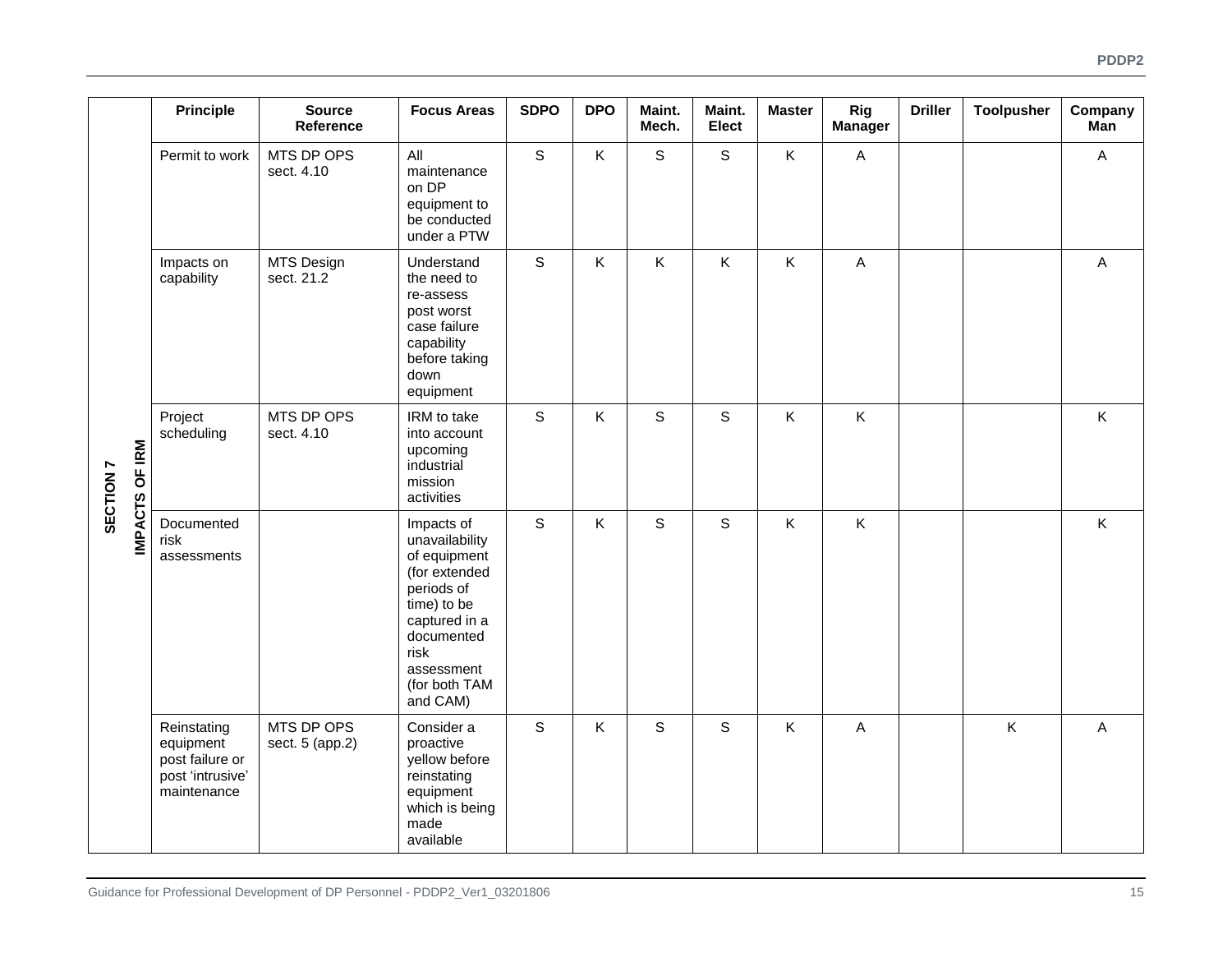#### **2.7 SDPO: SKILL-LEVEL**

2.7.1 SDPO is to be aware of impacts on Post Failure capability, potential impact that the vessel will not be left with any thruster in the bow if the WCF manifests itself, requirement for a PTW, engage with the Industrial mission folks to ensure that Industrial mission activity is such vessel is not required to operate in CAM, appropriate notifications, assessments of present and forecasted weather conditions.

#### **2.8 MAINTENANCE: KNOWLEDGEABLE**

2.8.1 Maintenance Department to be aware of impacts on post failure capability, requirement for a PTW, understanding of the industrial mission activity being performed.

#### **2.9 MASTER: KNOWLEDGEABLE**

2.9.1 Master is to be aware of impacts on Post Failure capability, Weather conditions, and able to articulate the impacts to other members of the vessel management team.

#### **2.10 RIG MANAGER: AWARE**

2.10.1 Aware of the potential to experience a loss of position. Activity to be planned to minimize exposure to well integrity.

#### **2.11 COMPANY MAN: AWARE**

2.11.1 Aware of the potential to experience a loss of position. Activity to be planned to minimize exposure to well integrity.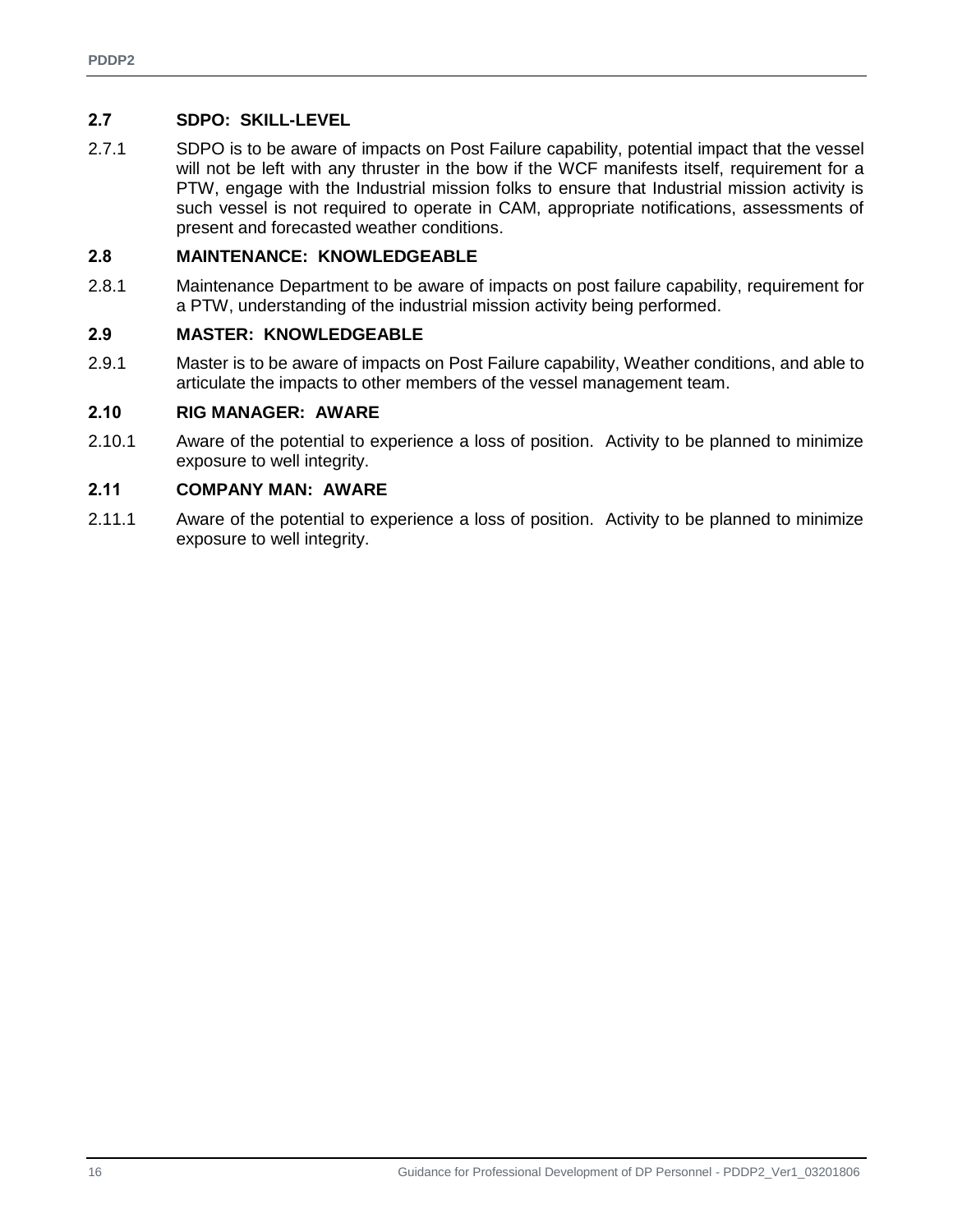## **3 PART 2**

#### **3.1 INTRODUCTION TO PART 2**

- 3.1.1 Part 2 contains guidance on a suggested implementation methodology. The PDDP2 was sequentially rolled out as a pilot on three DP MODUs. Learnings from the 1st DP MODU of the pilot project were rolled into the subsequent DP MODUs, guidance contained in Part 2 is based on observations and learnings from the pilot roll out.
- 3.1.2 The guidance provided in this part is not intended to be followed rigidly. It is expected that end users/ stakeholders will be able to address observations and learnings described herein as deemed appropriate for their own organizations.
- 3.1.3 Critical success factors (Section [3.2\)](#page-16-0) described, are from observations during the Pilot Project.
- 3.1.4 Roll out and Implementation methodology (Section [3.3\)](#page-17-0) describes the roll out used in the Pilot Project.
- 3.1.5 Section [3.4](#page-17-1) contains the requirements to enable the efficacy of the PDDP2.

#### <span id="page-16-0"></span>**3.2 CRITICAL SUCCESS FACTORS**

- 3.2.1 The following are the critical success factors for the PDDP2 to succeed:
	- 1. Clarity and definition of Objectives.
	- 2. Transparency.
	- 3. Consistency.
	- 4. Commitment and Engagement.
	- 5. Sensitivity to Diversity.
	- 6. PDDP2 rollout and delivery team Technical and Operational Skills (Not to be confused with the vessel operations delivery team).
- 3.2.2 Clarity and definition of objectives: There should be no ambiguity in communicating the purpose of the tool. There should be a clear understanding that this is not meant to perform an audit or an assessment of the individuals. If the intent is to use the tool for assessments this should be preceded by the suggested two phases:
	- 1. Roll-out as a self-learning and self-assessment tool.
	- 2. Followed by another engagement to provide guidance, coaching and mentoring as needed.

There should be sufficient time allocated between the phases to maximize the benefit of using the tool.

- 3.2.3 Transparency of objectives, (intent, and use of PDDP2): is a must and should be provided to all stakeholders (Shore Based Management, Delivery Teams, Onboard Vessel Management, Disciplines and Individuals)
- 3.2.4 Consistency: The message delivered by the Delivery team should be consistent. Inconsistencies will derail the process and rapidly erode the value.
- 3.2.5 Commitment and Engagement: In order to realize the value that the PDDP2 can provide a strong sense of commitment and engagement is required of the Contractor's Management and the Delivery team. Both these parties are to be firmly engaged in the process and facilitate delivery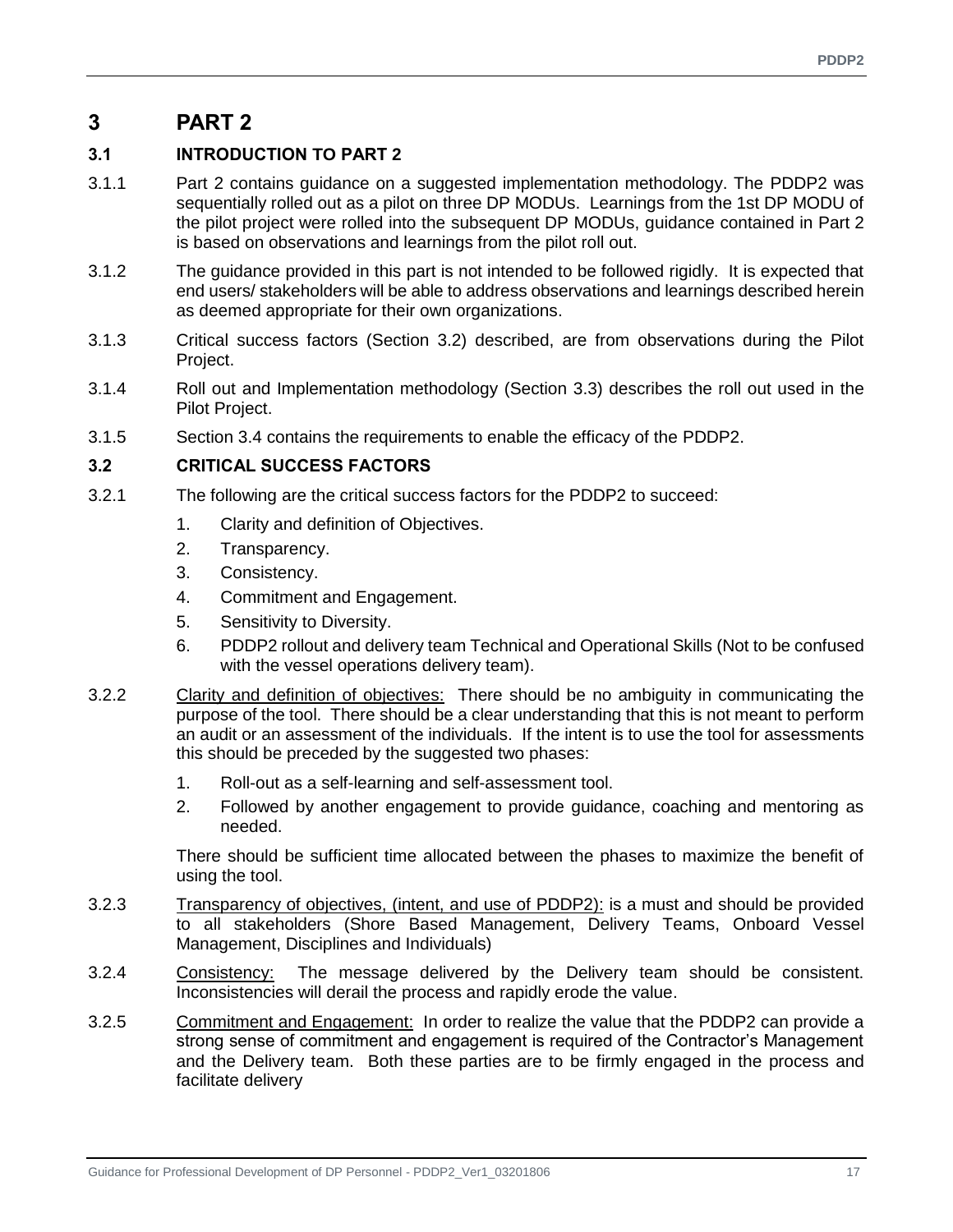- 3.2.6 Sensitivity to Diversity: The delivery team should be trained to be sensitive to the diversity to be expected in the operational teams. The growth in the industry has led to a wide range of diversity in all aspects (e.g. prior skill, training, present skill levels, experience in industry).
- 3.2.7 Delivery Team Technical and Operational Skills: The delivery teams should have strong technical and operational skills and in-depth knowledge of the Industrial Mission. They should have the ability to communicate technical rationale in a simple, clear and concise manner to operational teams.

#### <span id="page-17-0"></span>**3.3 ROLL OUT AND IMPLEMENTATION METHODOLOGY**

3.3.1 This section provides an overview of the roll out and implementation methodology used in the Pilot Project. The outcome was positive and is therefore suggested as a practice worth replicating. Nothing in this section is meant to dissuade adopting effective alternate methods.

#### <span id="page-17-1"></span>**3.4 PREPARATION**

- 3.4.1 Roll out of the PDDP2 is to follow a structured format. The structured format is not meant to impose rigidity. The structure should provide a road map to delivery.
- 3.4.2 Personnel involved with the roll out are to be trained in the delivery of PDDP2. Desirable traits of delivery personnel are:
	- 1. Strong personal and people skills (e.g. ability to empathize, communicate, overcome barriers).
	- 2. Ability to adapt, tailor and deliver a message to a diverse audience.
	- 3. Ability to empathize with people.
	- 4. Strong sense of commitment to aid delivery of incident free DP operations.
	- 5. Team composition should include personnel with superior technical and operational knowledge of Dynamic Positioning with emphasis on the Industrial Mission of the subject vessel.
- 3.4.3 Commitment from Leadership (Shore Based and Operational Vessel Management Teams) is essential.
- 3.4.4 The PDDP2 message should be consistent to all stakeholders.

#### **3.5 ROLL OUT (FIELD)**

- 3.5.1 Three distinct phases are involved in the Roll-out:
	- 1. Phase 1 Engagement with Onboard Management.
	- 2. Phase 2 Engagement with Individuals.
	- 3. Phase 3 Wrap up.

#### **3.6 PHASE 1 - ENGAGEMENT WITH ONBOARD MANAGEMENT**

- 3.6.1 Duration 1.5 to 2 hours.
- 3.6.2 Givens prior communication sent out to the onboard management team by the shore based management outlining purpose and objectives of the PDDP2 delivery team.
- 3.6.3 Kick off meeting with the Onboard Management Team: Suggested participants (DP MODU).
	- 1. Master.
	- 2. Chief Engineer/RMS.
	- 3. OIM/Rig Manager.
	- 4. Client Representative.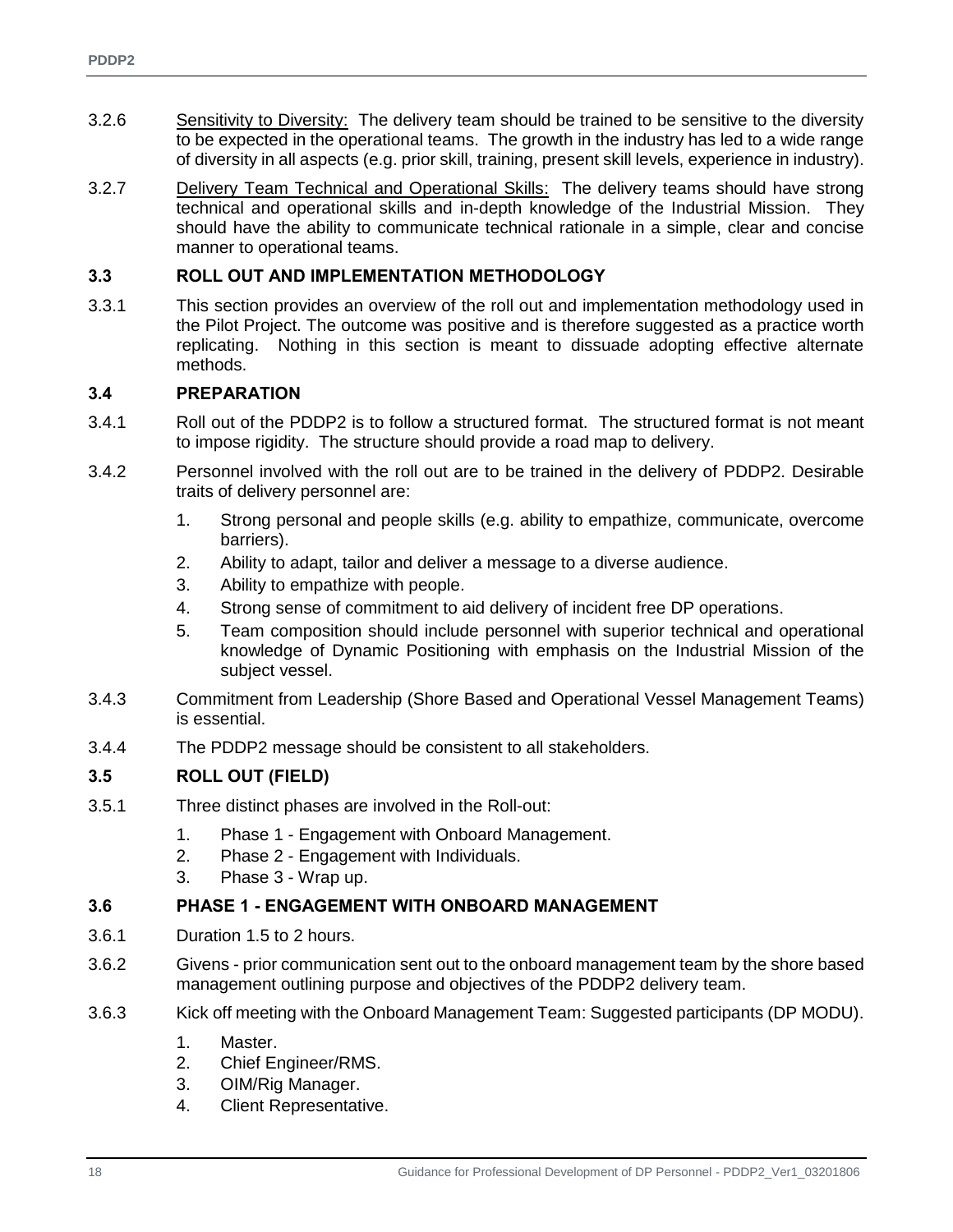3.6.4 Follow Agenda: Agenda to include overview of risks and risk management, 3.3.7.

#### **3.7 PHASE 2 - ENGAGEMENT WITH INDIVIDUALS**

- 3.7.1 Time commitments range between 1 to 2 hours per individual SDPO up to 2 hours, Master up to 1.5 hours, others 1 to 1.5 hours.
- 3.7.2 Agenda development and follow up: Agenda to include overview of Development Staircase, (ref section 1.2.3). Creating a common understanding, (ref section 2.6). Overview of PDDP2. Identification of Station Keeping as Safety Critical Element and Process Safety Implications, Standards and Guidance available, objectives of PDDP2.
- 3.7.3 Must wins from this engagement are:
	- 1. Management commitment and buy in.
	- 2. Making available individuals for one on one engagement.
	- 3. Time for wrap up.
- 3.7.4 The above part is to be carried out using appropriate audio visual aids and effective information sharing techniques. Ability to identify effective communication method for the individual is a key success factor. (e.g. Facts, and figures, anecdotal instances, conversational).
- 3.7.5 After this communication, provide broad overview of the PDDP2 to show how it is applied to all disciplines. Then focus on discipline relevant to individual
- 3.7.6 Roll out is to focus on communicating effectiveness of the tool as a self-learning selfassessment decision support tool.
- 3.7.7 Provide overview of the levels as described in the PDDP2 < Awareness, Knowledge and Skilled as it pertains to the individual.
- 3.7.8 Provide overview of the MTS DP Design Guidance document and MTS Operations document.
- 3.7.9 Must wins from this engagement are:
	- 1. Effectively communicate ability of tool to aid self learning and development in delivery of incident free DP operations.
	- 2. Potential for PDDP2 as a means to build a staircase taking you from the plateau of compliance to levels of world class knowledge and delivery capability.
	- 3. Ability of tool to be used for self-assessment.
	- 4. Potential for PDDP2 to be used for structuring training programs.

#### **3.8 PHASE 3 - WRAP UP ENGAGEMENT WITH OPERATIONS MANAGEMENT TEAM AND INDIVIDUALS FROM DISCIPLINES**

- 3.8.1 At the minimum, representation from each discipline to be encouraged. Primary objective is to seek feedback from the onboard personnel to identify opportunities for improvement of the PDDP2 and delivery. Secondary objective is to seek reinforcement of onboard vessel management commitment to support implementation of the PDDP2 (Time Commitment - 1 to 1.5 hours).
- 3.8.2 Follow agenda: Agenda to include ability to recognize positive behaviours and make visible opportunities for improvement.
- 3.8.3 Seek feedback, both positive and negative with a view to enhance the PDDP2.
- 3.8.4 Communicate actions ensuing from the visit and time line to develop and implement action plan if appropriate.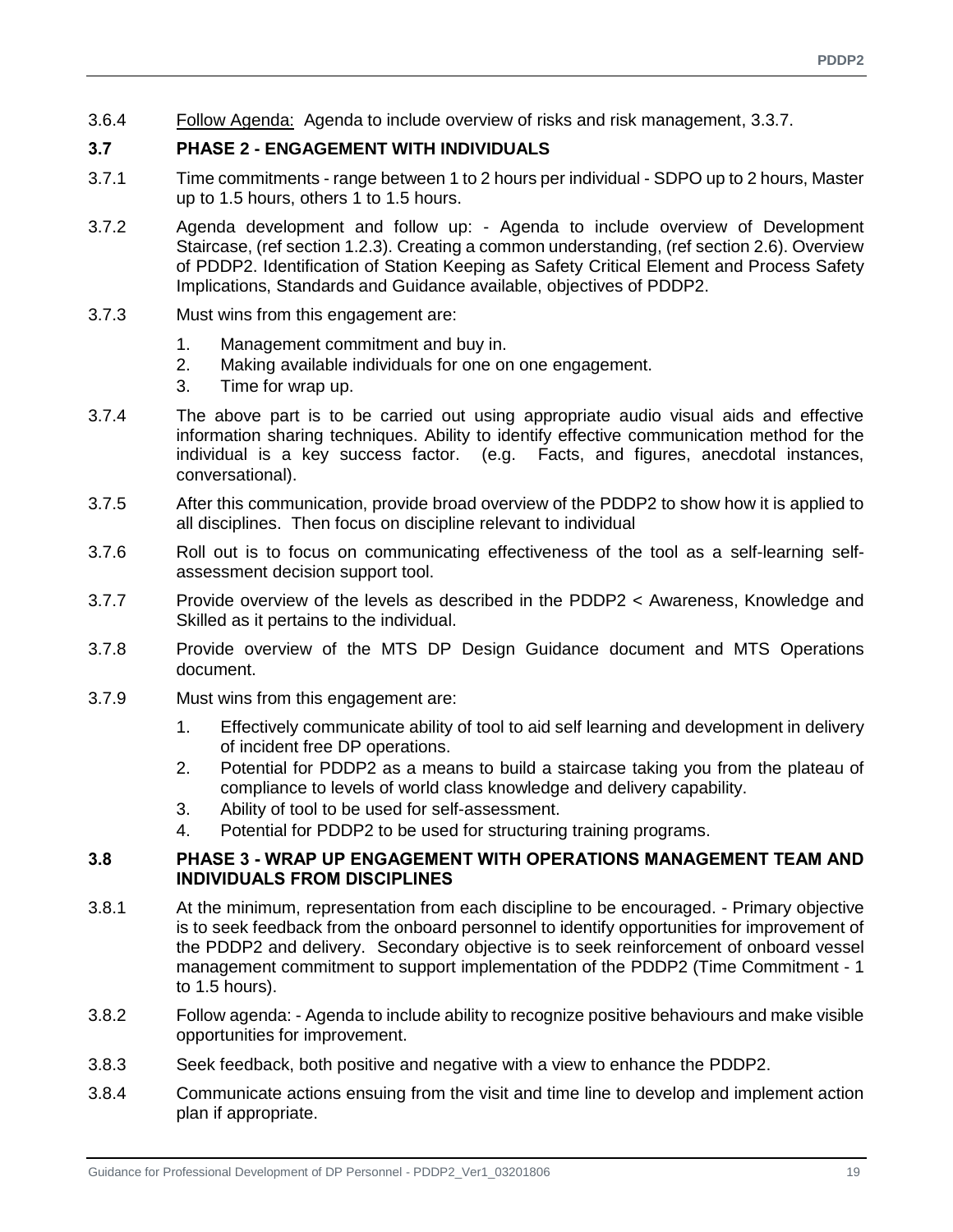- 3.8.5 Must wins from the engagement are:
	- 1. Transfer of ownership of tool to onboard personnel.
	- 2. Management commitment to support implementation of tool based on realizing value add from the PDDP2 in managing station keeping risk.

#### **3.9 ENABLING EFFECTIVENESS OF THIS GUIDANCE AND PDDP2**

- 3.9.1 This section describes four focus areas. Trigger words are used to identify the focus areas and a brief description provided on each of them:
	- 1. Enabling.
	- 2. Leveraging.
	- 3. Behaviours.
	- 4. Recognizing Challenges.
- 3.9.2 Enabling: The guidance in this document and the PDDP2 are designed to enable delivering incident free DP operations though a structured and uniform approach to learning and development. Committed implementation of the guidance facilitates the enhancement of the skill levels of diverse work force through a process of self-assessment. It provides a means to identify and facilitate training needs. It enables people to make the journey from an acceptable level of compliance to the desired level of knowledge and skill to perform as a world class delivery professional.
- 3.9.3 Leveraging: The guidance in this document provides a road map to leverage the MTS DP Guidance documents on design and operations and apply it in the manner it was intended. It builds on the proven decision support tools like the ASOG/WSOG.
- 3.9.4 Behaviours: The guidance addresses the people element of the three legged stool, Design, Operations and People. The people element is best addressed by a focus on behaviours. This document fosters and enables efficient communications between disciplines stemming from a respect and common understanding of individual objectives and impacts on delivery of operations. The structure of the PDDP2 is designed to augment effective coaching and mentoring through self learning and self-assessment. This approach is expected to deliver visible benefits by a step change in behaviour from one of compliance alone to one based on a clear understanding of reasons (the whys) and facilitate appropriate management of risks to operations where station keeping is achieved by Dynamic Positioning.
- 3.9.5 Recognizing Challenges: This subsection summarizes observations during execution of the Pilot Project.
- 3.9.6 Of the main drivers of this guidance document is to enable delivery of incident free operations by people with limited experience. This limited experience by itself introduces challenges that need to be recognized and addressed by the delivery team.
- 3.9.7 Engagement by the Leadership is a key success factor. Visible engagement by the leadership is to be sought through focused familiarization of this guidance and the PDDP2.
- 3.9.8 The Delivery Team should be able to tailor the message to the audience without diluting the content or altering the consistency. The Delivery Team should have the requisite operational and technical knowledge, people skills and training to be effective. Flexibility to deliver the message may be impeded if it is made a requirement to deliver the message by rote.
- 3.9.9 Temptation to use the tool as a  $3<sup>rd</sup>$  party assessment tool or an audit tool is to be avoided without following the suggested implementation methodology in this document.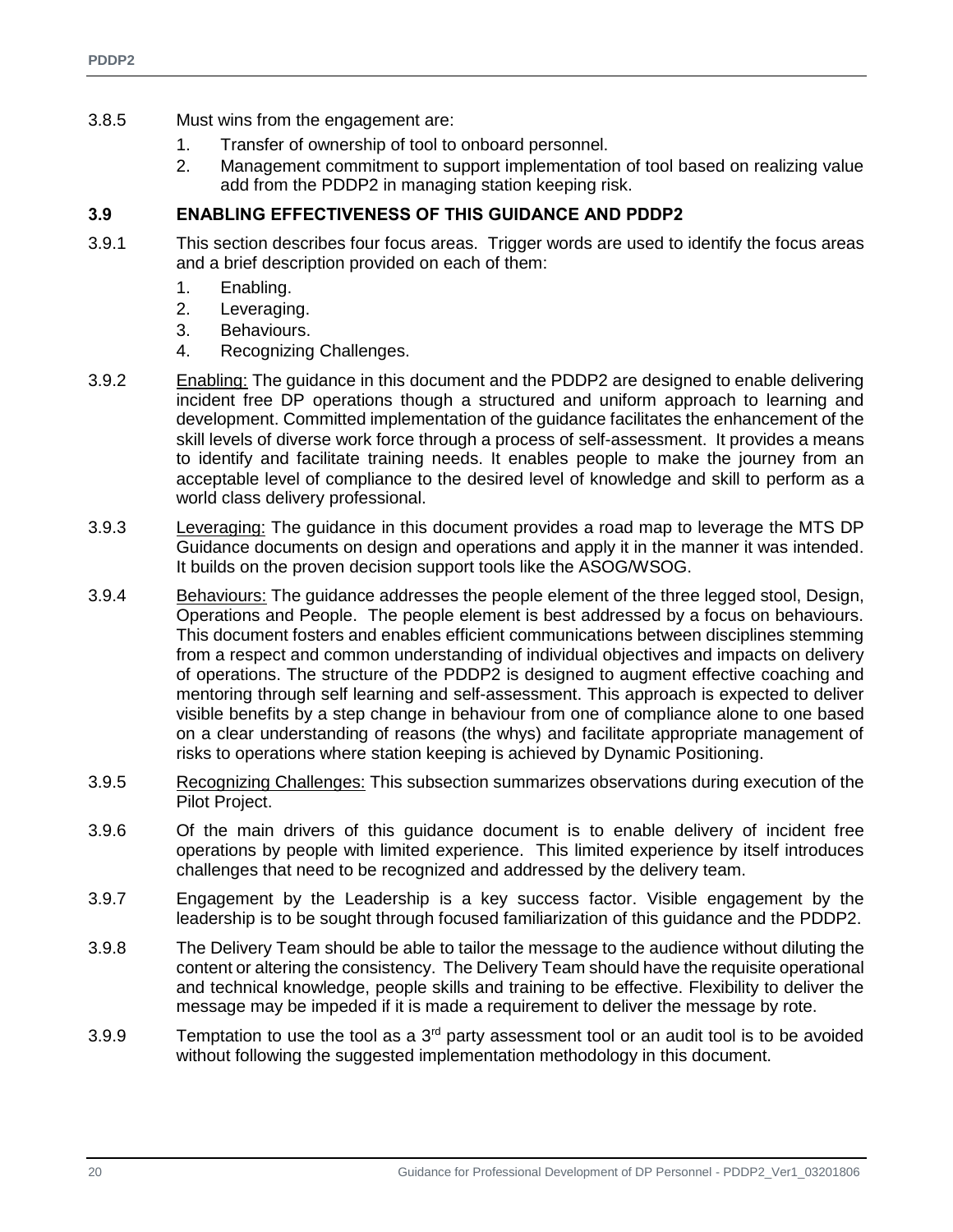## **APPENDICES**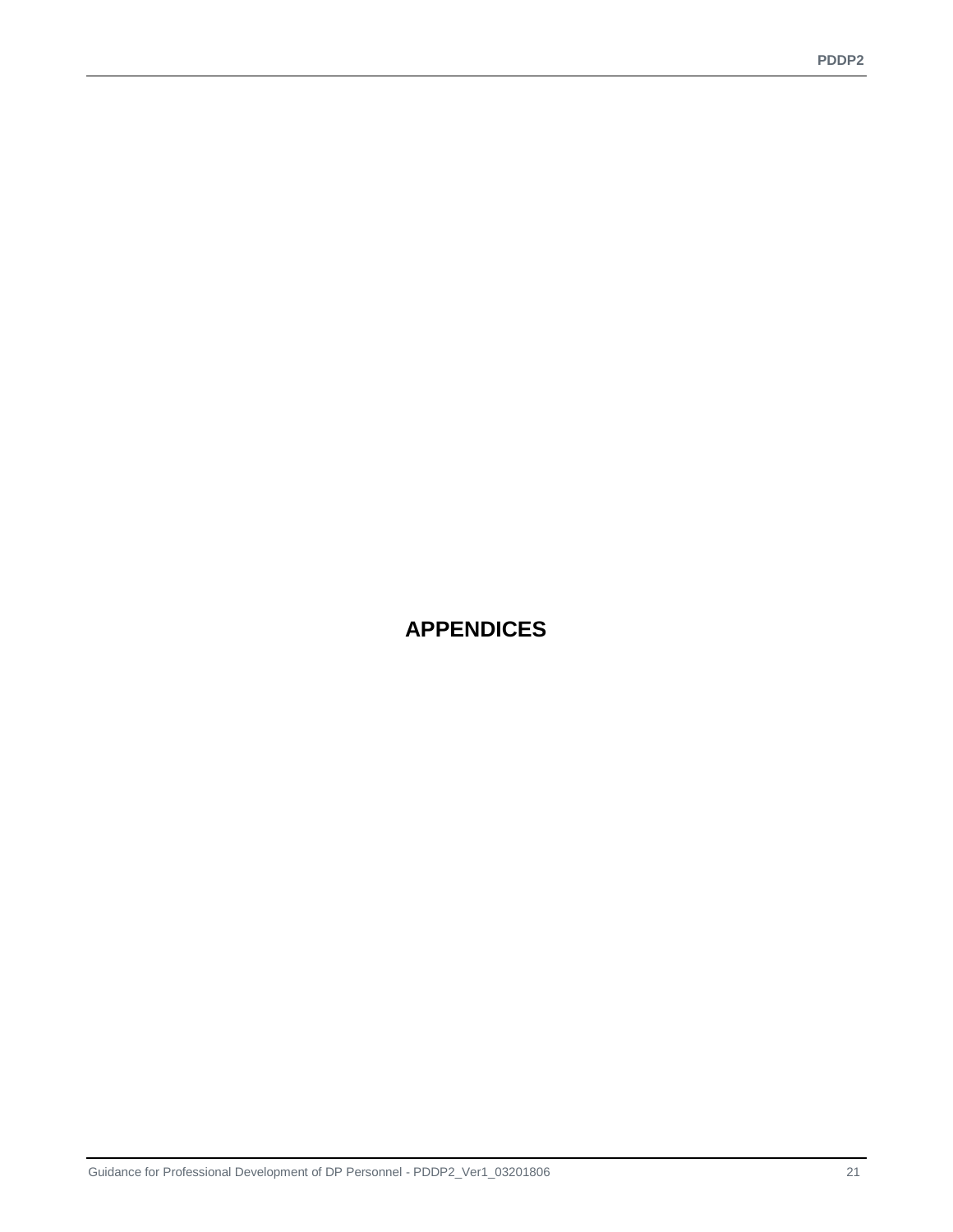**APPENDIX A PDDP2 TOOL**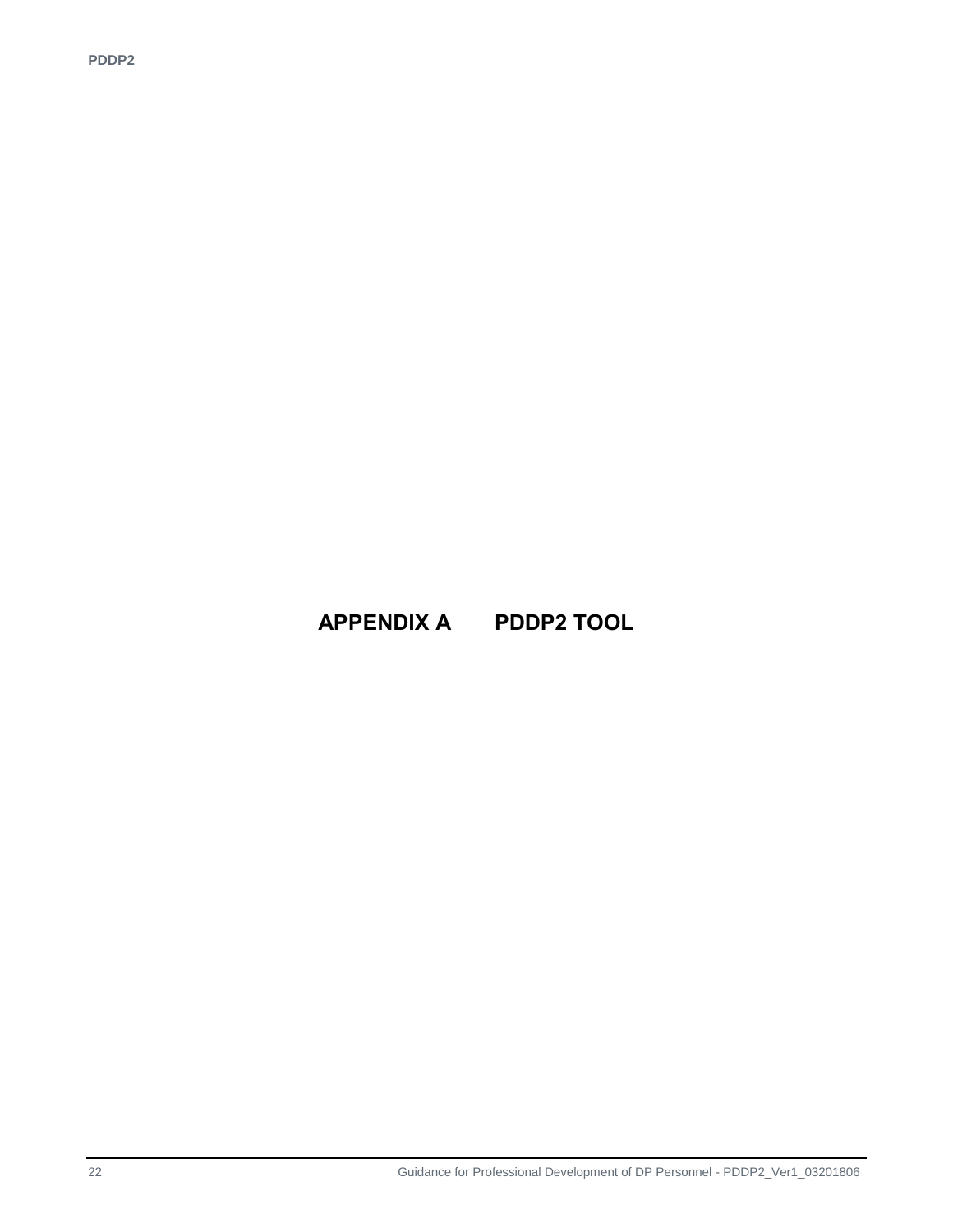| <b>PDDP2 Tool</b>                                                                                                                                                                                                                                                                                                                                                                                                                                                                                                                                                                                                                                                                                                  |                                                                                                                                                                                                                                                                                                                                                         |                                                              |                                                                         |                                                                                                                                                                                                                                                                                                                           |                            |                |              |                |               |                        |            |         |              |
|--------------------------------------------------------------------------------------------------------------------------------------------------------------------------------------------------------------------------------------------------------------------------------------------------------------------------------------------------------------------------------------------------------------------------------------------------------------------------------------------------------------------------------------------------------------------------------------------------------------------------------------------------------------------------------------------------------------------|---------------------------------------------------------------------------------------------------------------------------------------------------------------------------------------------------------------------------------------------------------------------------------------------------------------------------------------------------------|--------------------------------------------------------------|-------------------------------------------------------------------------|---------------------------------------------------------------------------------------------------------------------------------------------------------------------------------------------------------------------------------------------------------------------------------------------------------------------------|----------------------------|----------------|--------------|----------------|---------------|------------------------|------------|---------|--------------|
| SKILLED: Able to translate guidelines and standards in the area of knowledge and its relevance to the operations associated with the industrial mission and potential impact, consequences<br>into practical actions. Able to develop, review and modify procedures in the area of knowledge. Able to evaluate, differentiate, discriminate, validate and communicate solutions to common<br>technical and operational problems. Provide mentorship and training in the area of knowledge, relevant to the industrial mission.<br>KNOWLEDGEABLE: Able to demonstrate understanding of the terminology and vocabulary in the area of knowledge. Able to demonstrate understanding of the operations associated with |                                                                                                                                                                                                                                                                                                                                                         |                                                              |                                                                         |                                                                                                                                                                                                                                                                                                                           |                            |                |              |                |               |                        |            |         |              |
|                                                                                                                                                                                                                                                                                                                                                                                                                                                                                                                                                                                                                                                                                                                    | the industrial mission and potential impact, consequences. Able to execute planned procedures. Able to plan, prioritize and adapt to evolving situations.<br>AWARE: Able to explain, describe, discuss, identify, locate and report on the area of knowledge and its relevance, potential impact and consequences to the operations associated with the |                                                              |                                                                         |                                                                                                                                                                                                                                                                                                                           |                            |                |              |                |               |                        |            |         |              |
|                                                                                                                                                                                                                                                                                                                                                                                                                                                                                                                                                                                                                                                                                                                    |                                                                                                                                                                                                                                                                                                                                                         |                                                              |                                                                         | industrial mission                                                                                                                                                                                                                                                                                                        |                            |                |              |                |               |                        |            |         |              |
|                                                                                                                                                                                                                                                                                                                                                                                                                                                                                                                                                                                                                                                                                                                    |                                                                                                                                                                                                                                                                                                                                                         |                                                              |                                                                         | <b>MARCH 2018</b>                                                                                                                                                                                                                                                                                                         |                            |                |              |                |               |                        |            |         |              |
|                                                                                                                                                                                                                                                                                                                                                                                                                                                                                                                                                                                                                                                                                                                    |                                                                                                                                                                                                                                                                                                                                                         | <b>Principle</b>                                             | Source reference                                                        |                                                                                                                                                                                                                                                                                                                           | SDPO                       | DPO            | Maint (Mech) | Maint (Elec)   | <b>Master</b> | Rig Mgr / OIM /<br>ACM | Toolpusher | Driller | Company man  |
|                                                                                                                                                                                                                                                                                                                                                                                                                                                                                                                                                                                                                                                                                                                    |                                                                                                                                                                                                                                                                                                                                                         | Understanding of WSOG                                        | MTS DP OPS sect. 4.8                                                    | Inputs required- FMEA, DP manuals, industrial mission,<br>notification                                                                                                                                                                                                                                                    | S                          | Κ              | Κ            | K              | S             | Κ                      | Κ          | K       | K            |
|                                                                                                                                                                                                                                                                                                                                                                                                                                                                                                                                                                                                                                                                                                                    |                                                                                                                                                                                                                                                                                                                                                         | <b>WSOG</b> notifications                                    | MTS DP OPS appendix C                                                   | Notifications - Understand if person is aware of notification<br>protocols stipulated in WSOG/SMS/DP<br>Procedures/Standing orders                                                                                                                                                                                        | $\mathbf S$                | S              | Κ            | K              | Κ             | A                      | A          | Κ       | A            |
| SECTION <sub>1</sub>                                                                                                                                                                                                                                                                                                                                                                                                                                                                                                                                                                                                                                                                                               | WSOG PROCESS                                                                                                                                                                                                                                                                                                                                            | WSOG development                                             | MTS DP OPS sect. 4.7<br>section 3 /<br>MTS DP OPS sect. 4.8             | FMEA - Clear understanding that WSOG is created from a<br>technical review of the vessel's FMEA, gaps in FMEA has<br>been bridged, project requirements are understood, and<br>vessel's industrial mission requirements are incorporated                                                                                  | S                          | Κ              | Κ            | K              | Κ             | Α                      | Α          | Α       | A            |
|                                                                                                                                                                                                                                                                                                                                                                                                                                                                                                                                                                                                                                                                                                                    |                                                                                                                                                                                                                                                                                                                                                         | WSOG traffic lights                                          | MTS DP OPS sect. 4.8 /<br>WSOG                                          | Actions upon Blue Yellow and Red to be clearly<br>understood. Need for documented risk assessment with<br>appropriate sign off to be in place if decision is made to<br>continue to operate when in WSOG yellow condition                                                                                                 | $\mathbf S$                | S              | K            | K              | S             | K                      | K          | K       | K            |
|                                                                                                                                                                                                                                                                                                                                                                                                                                                                                                                                                                                                                                                                                                                    |                                                                                                                                                                                                                                                                                                                                                         | Structure of WSOG<br>Key attributes of a robust<br>DP System | MTS DP OPS appendix C<br>MTS Design sect. 3.3                           | CAM Configuration, criteria, and SIMOPS<br>The seven attributes that make a robust DP system,<br>Autonomy, Independence, segregation Fault detection,<br>Fault Protection, Fault Ride-through and Differentiation,<br>Ability to grasp the core concepts                                                                  | S<br>$\mathsf{S}$          | Κ<br>K         | Κ<br>S       | Κ<br>S         | Κ<br>K        | Α<br>A                 | Α          | Α       | A<br>A       |
|                                                                                                                                                                                                                                                                                                                                                                                                                                                                                                                                                                                                                                                                                                                    | ANALYSIS (FMEA)                                                                                                                                                                                                                                                                                                                                         | Identification of worst case<br>failure (WCF)                | MTS Design sect. 3.12                                                   | What is the defined WCF on the vessel; Has this been<br>clearly identified in the FMEA? Does this match with the<br>WSOG? If there is a difference between WSOG and<br>FMEA?                                                                                                                                              | S                          | K              | S            | S              | Κ             | A                      |            |         | Α            |
| N<br>z<br><b>SECTIO</b>                                                                                                                                                                                                                                                                                                                                                                                                                                                                                                                                                                                                                                                                                            | w                                                                                                                                                                                                                                                                                                                                                       | Post WCF capability                                          | FMEA / MTS DP OPS<br>sect 4.2 guidance notes /<br>MTS Design sect. 3.12 | Is there an understanding that the vessel's capability<br>(thrust) is reduced after experiencing WCF? Is there an<br>understanding that the station keeping capability after<br>suffering WCF is reduced (lower environment)? Is there<br>an appreciation that critical operations are limited to post<br>WCF capability? | S                          | Κ              | Κ            | K              | Κ             | Κ                      |            |         | Κ            |
|                                                                                                                                                                                                                                                                                                                                                                                                                                                                                                                                                                                                                                                                                                                    | <b>FAILURE MODE EFFECT</b>                                                                                                                                                                                                                                                                                                                              | Task appropriate mode<br>(TAM) concepts                      | MTS Design sect. 4.1                                                    | When is TAM permitted? What are the allowed flexibilities<br>(power plant config, thrusters, thruster loading, position<br>reference sensors). Need to carry out documented risk<br>assessments                                                                                                                           | $\mathbf S$                | Κ              | Κ            | K              | Κ             | A                      |            |         | A            |
|                                                                                                                                                                                                                                                                                                                                                                                                                                                                                                                                                                                                                                                                                                                    |                                                                                                                                                                                                                                                                                                                                                         | Vulnerabilities if any (e.g.:<br>SW, FW, fuel)               | WSOG / FMEA                                                             | Has the review surfaced any vulnerabilities that need to be<br>managed?                                                                                                                                                                                                                                                   | Κ                          | $\overline{A}$ | S            | S              | K             | A                      |            |         | Α            |
|                                                                                                                                                                                                                                                                                                                                                                                                                                                                                                                                                                                                                                                                                                                    |                                                                                                                                                                                                                                                                                                                                                         | Critical activity mode (CAM)<br>concepts                     | MTS DP OPS sect. 4.8                                                    | When is CAM required? What are the stipulations (power<br>plant config, no. of thrusters, thruster loading, position<br>reference sensors)                                                                                                                                                                                | S                          | Κ              | S            | S              | Κ             | Κ                      |            |         | Κ            |
|                                                                                                                                                                                                                                                                                                                                                                                                                                                                                                                                                                                                                                                                                                                    |                                                                                                                                                                                                                                                                                                                                                         | Intact vs. post WCF<br>capability                            | MTS Design sect. 3.12                                                   | Understanding of this basic concept and clear<br>understanding of control required in surge, sway and yaw<br>to DP                                                                                                                                                                                                        | $\mathbf S$                | K              | A            | A              | Κ             | A                      |            |         | Α            |
|                                                                                                                                                                                                                                                                                                                                                                                                                                                                                                                                                                                                                                                                                                                    |                                                                                                                                                                                                                                                                                                                                                         | Effect of WCF                                                | MTS Design sect. 3.12.9 /<br>10.8.7                                     | Awareness that after WCF, remaining thrusters and<br>engines will have to deliver double the initial output                                                                                                                                                                                                               | $\mathsf S$                | Κ              | Κ            | K              | Κ             | Α                      |            |         | Α            |
|                                                                                                                                                                                                                                                                                                                                                                                                                                                                                                                                                                                                                                                                                                                    |                                                                                                                                                                                                                                                                                                                                                         | Establishing criteria for CAM<br>and TAM                     | MTS DP OPS sect. 4.8                                                    | Usually TAM - loss of one thruster, CAM - Post WCF<br>remaining thrusters                                                                                                                                                                                                                                                 | S                          | Κ              | Κ            | Κ              | Κ             | Κ                      |            |         | Κ            |
|                                                                                                                                                                                                                                                                                                                                                                                                                                                                                                                                                                                                                                                                                                                    |                                                                                                                                                                                                                                                                                                                                                         | IRM impacts and identifying<br>critical thrusters            | MTS Design sect. 21.2                                                   | Assessment to be made on WCF with available thrusters.<br>Critical thrusters (mono hull 6 thruster configurations)                                                                                                                                                                                                        | S                          | Κ              | Κ            | Κ              | Κ             | Κ                      |            |         | K            |
|                                                                                                                                                                                                                                                                                                                                                                                                                                                                                                                                                                                                                                                                                                                    | (ENVIRONMENT)                                                                                                                                                                                                                                                                                                                                           | Thruster and generator<br>operating strategy (TAGOS)         | MTS DP OPS sect 4.7                                                     | Understanding of TAGOS (if applicable) and how it is to be<br>used.                                                                                                                                                                                                                                                       | S                          | Κ              | S            | S              | Κ             | Α                      |            |         | Α            |
| SECTION <sub>3</sub>                                                                                                                                                                                                                                                                                                                                                                                                                                                                                                                                                                                                                                                                                               | CAPABILITIES                                                                                                                                                                                                                                                                                                                                            | Understanding of capability<br>plots                         | MTS Design sect. 4<br>MTS DP OPS sect. 4.8                              | Awareness that capability plots are theoretical in nature.<br>Actual capabilities may be different. Impacts of losses<br>(thruster to thruster and thruster to hull interactions).<br>Limitations if any on available power, degradation in thrust<br>due to current.                                                     | S                          | Κ              | A            | $\overline{A}$ | Κ             | A                      |            |         | Α            |
|                                                                                                                                                                                                                                                                                                                                                                                                                                                                                                                                                                                                                                                                                                                    |                                                                                                                                                                                                                                                                                                                                                         | Foot prints and capability<br>plots                          | MTS Design sect 4.2<br>MTS DP OPS app. A<br>MTS DP OPS sect 4.3         | Foot prints vs. capability plots, potential causes of<br>anomalies in foot prints (position reference systems)                                                                                                                                                                                                            | $\mathbf S$                | Κ              |              |                | Κ             | A                      |            |         | Α            |
|                                                                                                                                                                                                                                                                                                                                                                                                                                                                                                                                                                                                                                                                                                                    |                                                                                                                                                                                                                                                                                                                                                         | Precautions in using online<br>capability plots              |                                                                         | Does not take into account thrust losses which could be<br>variable                                                                                                                                                                                                                                                       | S                          | K              |              |                | K             | A                      |            |         | A            |
|                                                                                                                                                                                                                                                                                                                                                                                                                                                                                                                                                                                                                                                                                                                    |                                                                                                                                                                                                                                                                                                                                                         | Thruster / power limits in<br><b>WSOG</b>                    | Capability plots ad<br><b>WCFDI</b>                                     | Impacts of directionality of wind and current                                                                                                                                                                                                                                                                             | S                          | Κ              | Κ            | Κ              | Κ             | Κ                      |            |         | Κ            |
|                                                                                                                                                                                                                                                                                                                                                                                                                                                                                                                                                                                                                                                                                                                    |                                                                                                                                                                                                                                                                                                                                                         | <b>TAM</b>                                                   | MTS DP OPS Sect. 4.8                                                    | When is TAM permitted? What are the allowed flexibilities<br>(power plant config, thrusters, thruster loading, position<br>reference sensors). Need to carry out documented risk<br>assessments                                                                                                                           | S                          | Κ              | S            | S              | Κ             | Α                      |            |         | Α            |
|                                                                                                                                                                                                                                                                                                                                                                                                                                                                                                                                                                                                                                                                                                                    |                                                                                                                                                                                                                                                                                                                                                         | <b>TAM</b><br><b>TAM</b>                                     |                                                                         | Why is TAM even considered?<br>What industrial missions are permitted to consider TAM?                                                                                                                                                                                                                                    | $\mathsf S$<br>$\mathbf S$ | K<br>K         | Κ            | Κ              | K<br>K        | Κ<br>Κ                 |            |         | Κ<br>Κ       |
|                                                                                                                                                                                                                                                                                                                                                                                                                                                                                                                                                                                                                                                                                                                    |                                                                                                                                                                                                                                                                                                                                                         | <b>TAM</b>                                                   |                                                                         | Flexibility - power plant configuration                                                                                                                                                                                                                                                                                   | $\mathsf S$                | Κ              | S            | S              | Κ             | Α                      |            |         | A            |
| 4                                                                                                                                                                                                                                                                                                                                                                                                                                                                                                                                                                                                                                                                                                                  | POWER AND PROPULSION                                                                                                                                                                                                                                                                                                                                    | CAM                                                          | MTS DP OPS sect 4.1                                                     | When is CAM required? What are the stipulations (Power<br>plant config, no. of thrusters, thruster loading, position<br>reference sensors) Considerations for positioning standby.                                                                                                                                        | $\mathsf S$                | K              | S            | S.             | K             | K                      |            |         | K            |
| <b>SECTION</b>                                                                                                                                                                                                                                                                                                                                                                                                                                                                                                                                                                                                                                                                                                     |                                                                                                                                                                                                                                                                                                                                                         | CAM                                                          | MTS Design 10.7                                                         | Why safety, automatic change-overs and protective<br>devices are not given credit during CAM operations                                                                                                                                                                                                                   | S                          | Κ              | S            | S              | Κ             | Α                      |            |         | $\mathsf{A}$ |
|                                                                                                                                                                                                                                                                                                                                                                                                                                                                                                                                                                                                                                                                                                                    |                                                                                                                                                                                                                                                                                                                                                         | CAM / TAM<br>Open / closed bus                               | MTS DP Design sect. 3.9<br>MTS Design 10.8.5                            | Links with time to terminate (TTT)<br>Common mode failures                                                                                                                                                                                                                                                                | S<br>Κ                     | K<br>A         | A<br>S       | A<br>S         | Κ<br>Κ        | Κ<br>Α                 | Κ          | Κ       | K<br>Α       |
|                                                                                                                                                                                                                                                                                                                                                                                                                                                                                                                                                                                                                                                                                                                    |                                                                                                                                                                                                                                                                                                                                                         | Open / closed bus                                            | MTS DP Design sect.<br>3.20.1 / 10.8.6                                  | Island concepts - Principles of segregation, autonomy,<br>independence                                                                                                                                                                                                                                                    | Κ                          | K              | S            | S              | Κ             | A                      |            |         | Α            |
|                                                                                                                                                                                                                                                                                                                                                                                                                                                                                                                                                                                                                                                                                                                    |                                                                                                                                                                                                                                                                                                                                                         | Open / closed bus<br>Open / closed bus                       | MTS Design sect. 9.5.1<br>MTS Design sect. 9.4.2                        | <b>AVR</b> failures<br>Governor failures                                                                                                                                                                                                                                                                                  | Κ<br>Κ                     | A<br>A         | S<br>S       | S<br>S         | Κ<br>Κ        | Α<br>Α                 |            |         | A<br>A       |
|                                                                                                                                                                                                                                                                                                                                                                                                                                                                                                                                                                                                                                                                                                                    |                                                                                                                                                                                                                                                                                                                                                         | Open / closed bus                                            | MTS Design sect. 9.7.12                                                 | Advanced generator protection / advanced generator<br>supervisory systems (as examples) as means to reduce<br>potential of consequences of common mode failures                                                                                                                                                           | Κ                          | A              | S            | S              | Α             |                        |            |         | A            |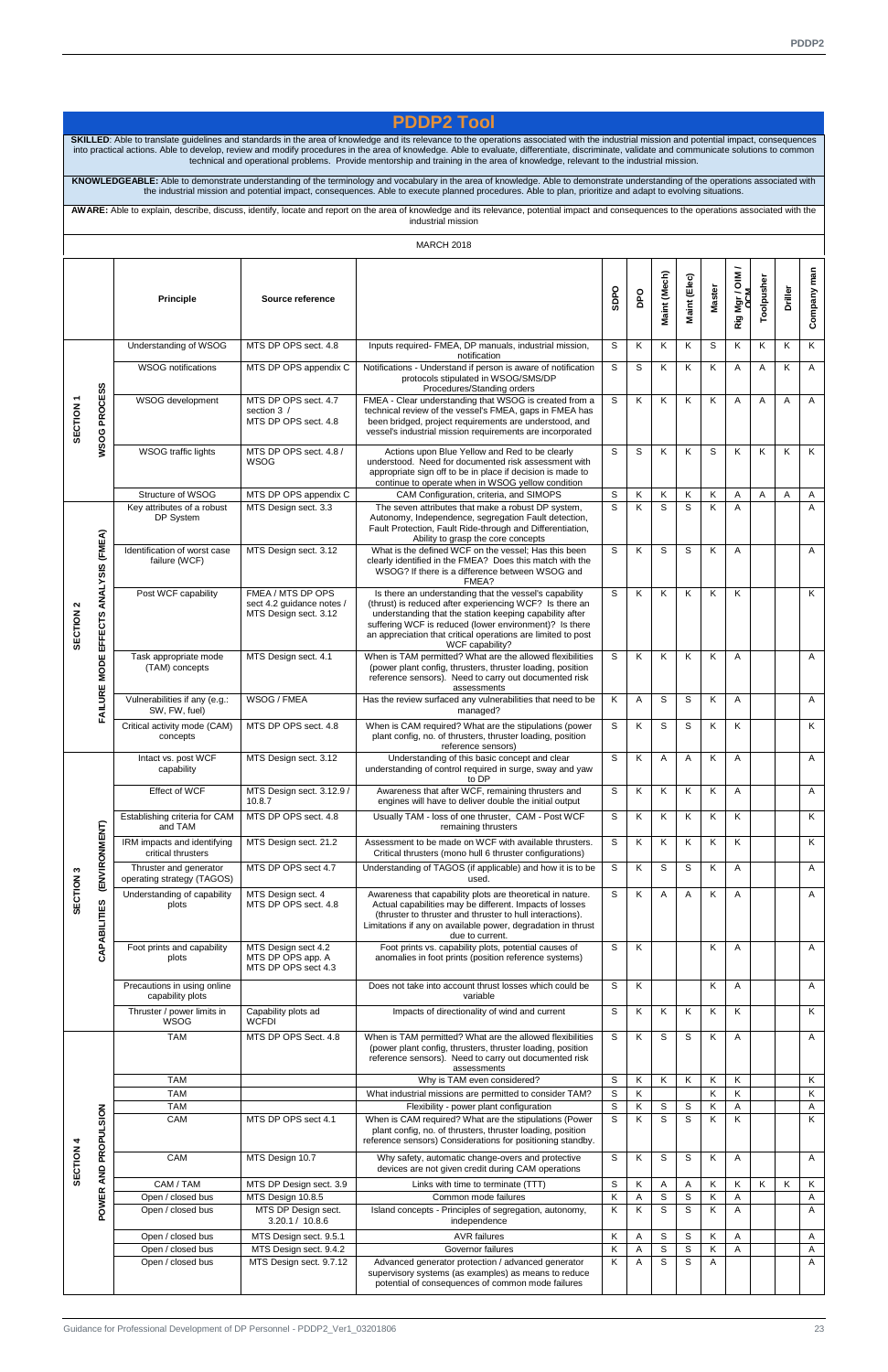|         |                              | <b>Principle</b>                                                                                  | Source reference                                                     |                                                                                                                                                                                                                                               | SDPO             | DPO          | Maint (Mech)               | Maint (Elec)            | <b>Master</b>           | Rig Mgr / OIM /<br>CCM | Toolpusher | Driller | Company man  |
|---------|------------------------------|---------------------------------------------------------------------------------------------------|----------------------------------------------------------------------|-----------------------------------------------------------------------------------------------------------------------------------------------------------------------------------------------------------------------------------------------|------------------|--------------|----------------------------|-------------------------|-------------------------|------------------------|------------|---------|--------------|
|         |                              | Open / closed bus                                                                                 | MTS DP OPS Sect. 4.8<br>(CAM-section)                                | Why vessels with advanced protection systems are still<br>required to operate in CAM                                                                                                                                                          | K                | A            | Κ                          | Κ                       | Κ                       | A                      |            |         | A            |
|         |                              | Open / closed bus<br><b>UPS</b>                                                                   | MTS Design sect. 22.5.4<br>MTS DP Design sect. 13                    | Difficulties with testing closed bus protective devices<br>Principles of independence and segregation emphasized.<br>Awareness that UPS should be treated as a power source<br>in the FMEA.                                                   | Κ<br>K           | Α<br>A       | S<br>S                     | S<br>S                  | Κ<br>Κ                  | Α<br>Α                 |            |         | Α<br>Α       |
|         |                              | Dependence on emergency<br>generator (if applicable)                                              | MTS Design sect. 10.4                                                | Robust designs should not depend on emergency<br>generators and distribution. Conflict with class rules if any<br>to be clearly understood and impacts while on DP to be<br>managed through WSOG. Principles of segregation to be<br>followed | A                | A            | S                          | $\mathbf S$             | A                       | A                      |            |         | A            |
|         |                              | <b>Bus instability</b>                                                                            | MTS DP Design sect.<br>5.11.1 / 9.3.2                                | Effects of transient loading                                                                                                                                                                                                                  | S                | K            | $\mathsf S$                | S                       | K                       | Κ                      | K          | K       | $\mathsf{A}$ |
|         |                              | Propulsion                                                                                        | MTS Design sect. 3.17 /<br>9.1.9/9.1.10                              | Principles of independence and segregation emphasized                                                                                                                                                                                         | S                | Κ            | S                          | S                       | Κ                       | Α                      |            |         | Α            |
|         |                              | Propulsion                                                                                        | MTS Design sect. 7.18.1                                              | Need to have all thrusters available (default especially for<br>VFD <sub>s</sub> )                                                                                                                                                            | S                | K            | S                          | S                       | Κ                       | Α                      |            |         | Α            |
|         |                              | Propulsion                                                                                        | MTS DP OPS Sect. 4.10<br>(guidance-section)                          | TAGOS (if applicable) and its use through the WSOG                                                                                                                                                                                            | S                | Κ            | S                          | S                       | Κ                       | A                      |            |         | A            |
|         |                              | Propulsion                                                                                        | MTS Design sect. 14.17.2                                             | Use of bias, precautions to be undertaken, under what<br>conditions is bias released automatically                                                                                                                                            | S                | Κ            | Α                          | K                       | Κ                       |                        |            |         |              |
| SECTION |                              | Propulsion                                                                                        | MTS Design sect. 3.11.1 /<br>9.1.10                                  | Recognition of common mode failures and its identification<br>/ mitigation.                                                                                                                                                                   | S                | K            | S                          | S                       | Κ                       |                        |            |         |              |
|         | POWER AND PROPULSION         | Propulsion<br>Auxiliaries (Fuel, FW, SW,<br>air (start and control),<br>lubricating systems, HVAC | MTS Design sect. 7.13.2<br>MTS Design sect. 8.2.2 /<br>8.3.1 / 8.4.1 | On CPPs, potential to fail to full pitch and means to avoid<br>Principles of independence and segregation to be<br>followed. Additionally, guidance in Table 8.1 of MTS DP<br>design document to be followed.                                 | S<br>K           | Κ<br>A       | S<br>S                     | S<br>S                  | Κ<br>K                  | Α                      |            |         | Α            |
|         |                              | Auxiliaries (Fuel, FW, SW,<br>air (start and control),<br>lubricating systems, HVAC               | FMEA / WSOG                                                          | Ascertain if crossovers are fitted to facilitate maintenance<br>and if so managed to maintain segregation. Look for<br>opportunities for improvement by adding critical and non-<br>critical redundancy                                       | Κ                | Α            | $\mathsf S$                | $\mathbf S$             | K                       | Α                      |            |         | A            |
|         |                              | Auxiliaries (Fuel, FW, SW,<br>air (start and control),<br>lubricating systems, HVAC               |                                                                      | Understanding of importance of monitoring of auxiliaries<br>including redundant equipment                                                                                                                                                     | K                | A            | S                          | S                       | K                       |                        |            |         |              |
|         |                              | Automatic black out<br>recovery                                                                   | MTS Design sect. 11.15.3<br>/11.15.7                                 | Philosophy and testing mechanism for automatic BOR and<br>importance of documenting times                                                                                                                                                     | Κ                | Α            | S                          | $\mathsf S$             | Κ                       | Α                      |            |         | A            |
|         |                              | <b>WSOG</b> configurations                                                                        |                                                                      | Clear understanding of how the configuration is addressed<br>in the WSOG (CAM/TAM) and the level of detail that is<br>required for the unit in question                                                                                       | S                | Κ            | S                          | S                       | K                       | A                      |            |         | Α            |
|         |                              | Power management system<br>(PMS)                                                                  |                                                                      | Understanding that the PMS system should be set up<br>properly and (FMEA) tested to ensure the redundancy<br>concept is not defeated                                                                                                          | S                | K            | S                          | S                       | K                       | Α                      |            |         | Α            |
|         |                              | Hardware (DP control)                                                                             | MTS Design sect.8,9&10                                               | Principles of independence and segregation observed. No<br>cross connections                                                                                                                                                                  | S                | K            | S                          | $\mathbf S$             | K                       | Α                      |            |         | Α            |
|         |                              | Hardware (DP control)<br>Hardware (DP control)                                                    | WSOG / FMEA<br>WSOG / FMEA                                           | In accordance with identified configuration for CAM<br>UPS configuration in accordance with CAM                                                                                                                                               | S<br>S           | Κ<br>Κ       | $\mathsf S$<br>$\mathsf S$ | S<br>$\mathbf S$        | K<br>K                  | Α<br>Α                 |            |         | Α<br>Α       |
|         |                              | Hardware (DP control)                                                                             | MTS Design sect.3&12                                                 | Importance and dependence on networks understood and<br>reason for red on loss of networks understood                                                                                                                                         | S                | Κ            | Κ                          | $\mathsf S$             | Κ                       | A                      | A          | Κ       | Α            |
|         |                              | Sensors                                                                                           | MTS Design sect. 3 & 15                                              | Principles of independence, segregation, diversity (to the<br>extent feasible) understood                                                                                                                                                     | S                | K            | Α                          | S                       | Κ                       | Α                      |            |         | Α            |
|         |                              | Sensors<br>Sensors                                                                                | WSOG / FMEA                                                          | UPS configuration in accordance with CAM<br>Importance of avoiding cross connections                                                                                                                                                          | S<br>S           | Κ<br>Κ       | Κ<br>Α                     | S<br>S                  | Κ<br>Κ                  |                        |            |         |              |
|         |                              | Sensors                                                                                           | MTS DP OPS Sect. 4.4                                                 | Failures of sensors and how they are addressed in WSOG<br>and why                                                                                                                                                                             | S                | Κ            | A                          | $\mathbf S$             | K                       | Α                      |            |         | Α            |
|         |                              | Sensors<br>Position references (PRS)                                                              | MTS DP OPS Sect. 4.4                                                 | Vulnerabilities of vessels equipped with 2 gyros<br>Reference sensor set up and handling in DP control                                                                                                                                        | Κ<br>S           | Α<br>K       | Α                          | K<br>S                  | K<br>K                  | Α                      |            |         | Α            |
|         |                              | Position references (PRS)                                                                         | <b>FMEA</b>                                                          | system<br>UPS supplies in accordance with CAM                                                                                                                                                                                                 | $\mathsf S$      | Κ            |                            | $\mathsf S$             | Κ                       |                        |            |         |              |
|         |                              | <b>GNSS</b><br><b>GNSS</b>                                                                        | MTS Design sect. 15<br><b>IMO 645</b>                                | Principles of independence and segregation<br>Multiple GNSS does not mean meeting requirements of                                                                                                                                             | $\mathsf S$<br>S | Κ<br>K       | Α<br>A                     | $\mathbf S$<br>K        | K<br>Κ                  | A                      |            |         | Α            |
|         |                              | <b>GNSS</b>                                                                                       | MTS DP OPS Sect. 4.4                                                 | redundant position reference sensors<br>Why no more than 2 GNSS systems are to be used in the                                                                                                                                                 | S                | Κ            | Α                          | Κ                       | Κ                       | Α                      |            |         | A            |
| ۱Ω      | SENSORS, POSITION REFERENCES | <b>GNSS</b>                                                                                       |                                                                      | solution when used in conjunction with another position<br>reference system<br>Ideal configuration of GNSS systems. GPS + GLONASS;                                                                                                            | S                | Κ            | Α                          | K                       | Κ                       |                        |            |         |              |
| SECTION |                              | <b>GNSS</b>                                                                                       | MTS DP OPS Sect. 4.4                                                 | global corrections<br>Importance of elevation masks                                                                                                                                                                                           | S                | Κ            | Α                          | Κ                       | Κ                       |                        |            |         |              |
|         |                              | <b>GNSS</b>                                                                                       | spaceweather.com                                                     | Errors in GNSS (solar activity)                                                                                                                                                                                                               | S                | Κ            | Α                          | Κ                       | Κ                       | Α                      |            |         | A            |
|         |                              | Acoustic systems<br>Acoustic systems                                                              | MTS DP OPS Sect. 4.4                                                 | Principles of independence and segregation<br>Depth limitations of USBL                                                                                                                                                                       | $\mathbf S$<br>S | Κ<br>Κ       | Α<br>Α                     | K<br>Κ                  | Κ<br>Κ                  | Α<br>Α                 |            |         | Α<br>Α       |
|         | <b>HARDWARE,</b>             | Acoustic systems                                                                                  | MTS DP OPS Sect. 4.4                                                 | Need for two independent acoustic systems on drilling rigs<br>(including 2 arrays)                                                                                                                                                            | S                | Κ            | A                          | K                       | Κ                       | Α                      |            |         | A            |
|         |                              | Acoustic systems                                                                                  |                                                                      | Potential for inference and frequency management                                                                                                                                                                                              | S                | Κ            | Α                          | Κ                       | K                       | Α                      |            |         | Α            |
|         |                              | Inertial aided navigation IAN<br><b>IAN GNSS</b>                                                  | MTS DP OPS Sect. 4.4                                                 | Introducing differentiation and orthogonality to PRS<br>IAN and advantages                                                                                                                                                                    | Κ<br>Κ           | Α<br>Α       | A<br>Α                     | Κ<br>Κ                  | K<br>Κ                  | Α<br>Α                 |            |         | Α<br>Α       |
|         |                              | IAN acoustics                                                                                     |                                                                      | IAN acoustics and potential to use USBL in deeper<br>water/LBL with same update rate as GNSS to avoid<br>skewing in weighting                                                                                                                 | $\sf K$          | $\mathsf{A}$ | $\mathsf{A}$               | $\overline{\mathsf{K}}$ | $\overline{\mathsf{K}}$ | A                      |            |         | Α            |
|         |                              | <b>Relative PRS</b>                                                                               |                                                                      | Need for redundant relative PRSes (industrial mission<br>dependent)                                                                                                                                                                           | Κ                | A            | A                          | A                       | Κ                       | A                      |            |         | $\mathsf{A}$ |
|         |                              | Laser PRS                                                                                         |                                                                      | CyScan / Fanbeam                                                                                                                                                                                                                              | Κ                | A            | Α                          | Α                       | Κ                       | Α                      |            |         | A            |
|         |                              | Laser PRS<br>Radar PRS                                                                            |                                                                      | Why prisms are recommended over reflective tubes<br>Radius / RadaScan                                                                                                                                                                         | Κ<br>Κ           | Κ<br>A       | Α<br>A                     | Κ<br>Α                  | K<br>Κ                  | Α<br>Α                 |            |         | Α<br>A       |
|         |                              | Taut wire PRS                                                                                     | MTS DP OPS Sect. 4.4                                                 | Industrial mission; water depth limitations / dependencies                                                                                                                                                                                    | Κ                | Κ            | Κ                          | Κ                       | Κ                       | Α                      |            |         | Α            |
|         |                              | <b>Taut wire PRS</b><br>Riser angle monitoring                                                    |                                                                      | Taut wire winch not to be used as a lifting / deploying<br>device<br>ERA; ARA. Limitations and conditions for use (monitoring                                                                                                                 | Κ<br>S           | Κ<br>Κ       | A                          | A<br>Κ                  | Κ<br>Κ                  | A<br>Α                 |            |         | A<br>A       |
|         |                              | Other PRS                                                                                         |                                                                      | only)<br>Industrial mission specific PRS (E.G. horizontal taut wire,<br>gangway)                                                                                                                                                              | Κ                | $\mathsf{A}$ | A                          | K                       | K                       | A                      |            |         | $\mathsf{A}$ |